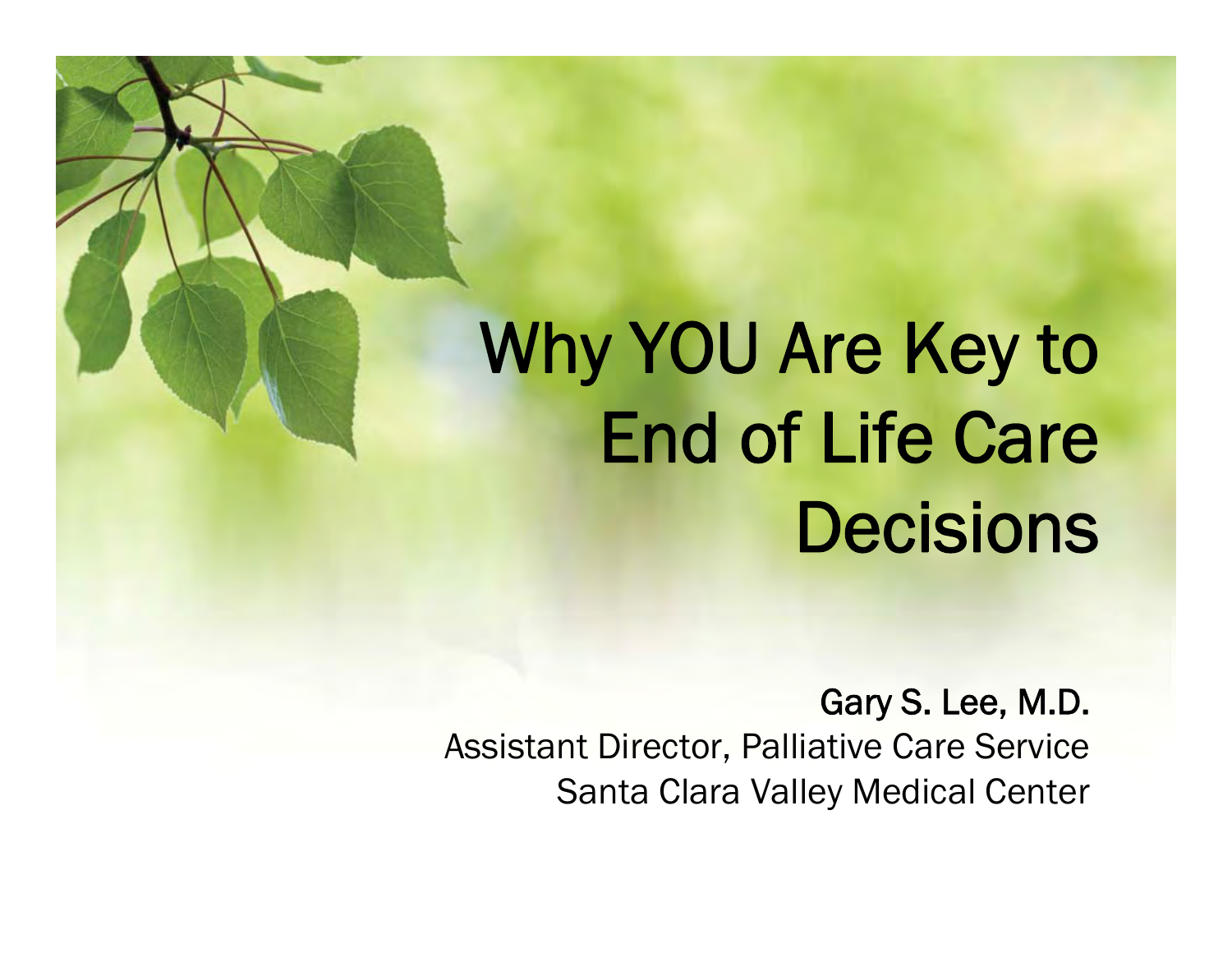## Mrs. S

- 88 year old woman with critical AS, CAD
- Refused surgery in past, now inoperable
- Lives with family, still functional
- Orthopnea, reduced exercise tolerance
- Elevated neck veins, clear lungs, no edema
- Maximal medical therapy
- Has not completed advance directive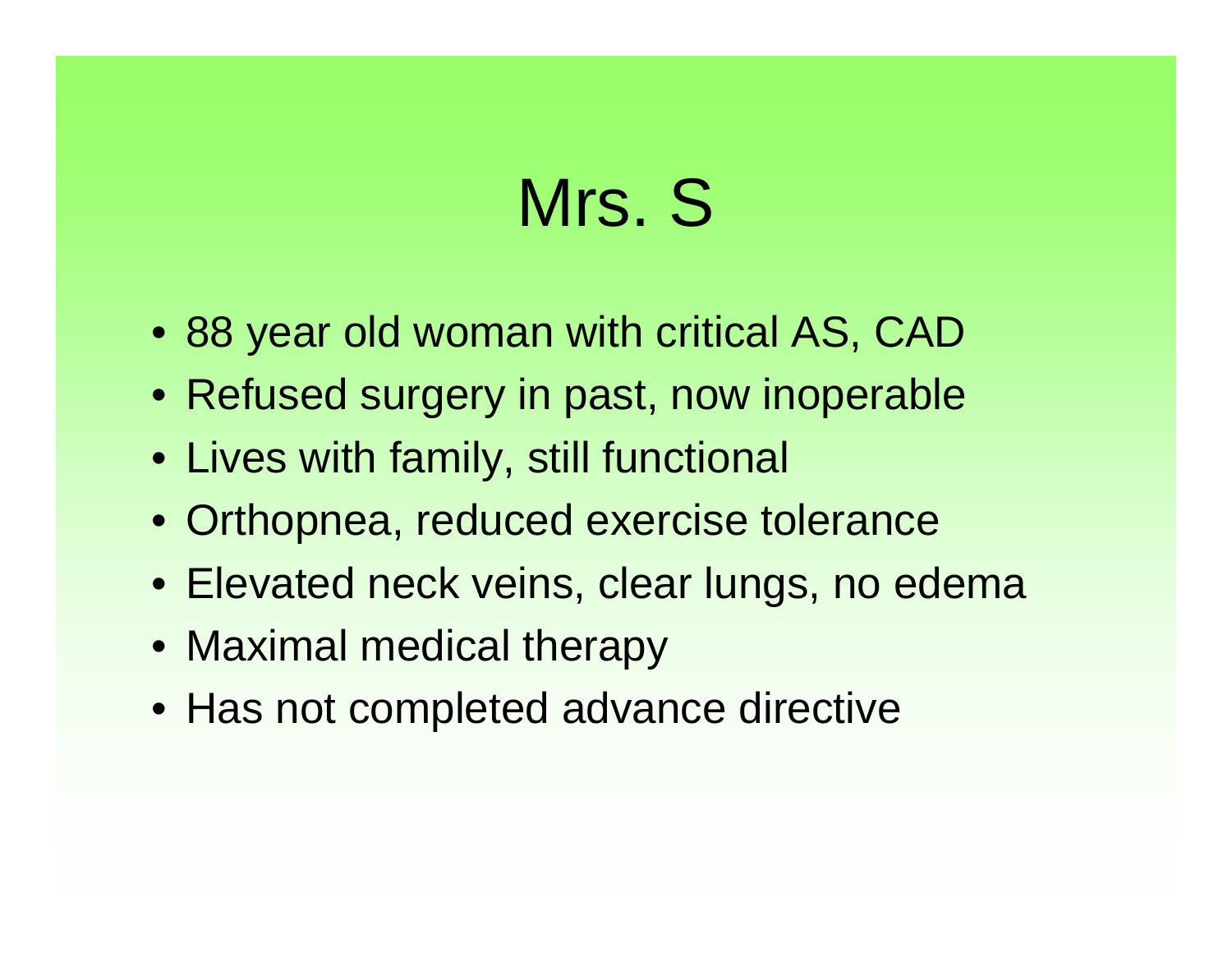## **Outline**

- An Overview of Dying in America
- Why End of Life Care is Suboptimal
- Starting 'The Conversation'
- Advance Directives and POLST
- Cultural and Spiritual Issues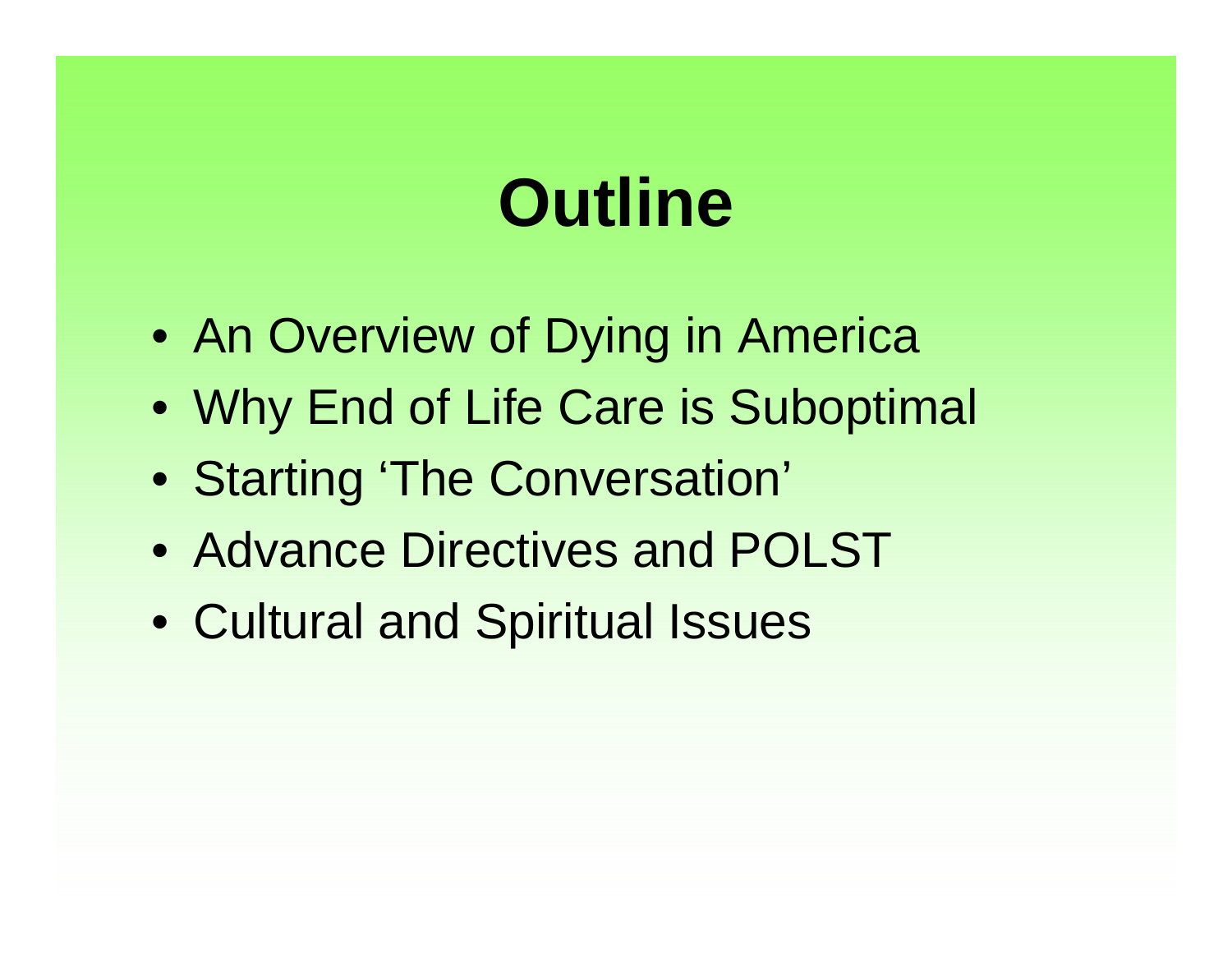## **Top Five Causes of Death**

| 1900                        |         | 2005                 |            |  |
|-----------------------------|---------|----------------------|------------|--|
| Influenza, pneumonia        | 11.8%   | <b>Heart Disease</b> | <b>26%</b> |  |
| <b>Tuberculosis</b>         | 11.3%   | Cancer               | 23%        |  |
| <b>Gastritis, enteritis</b> | 8.3%    | <b>Stroke</b>        | 6%         |  |
| <b>Heart Disease</b>        | $8.0\%$ | <b>COPD</b>          | 5%         |  |
| <b>Stroke</b>               | 6.2%    | <b>Accidents</b>     | 4%         |  |

Brim et al., 1970

National Center for Health **Statistics**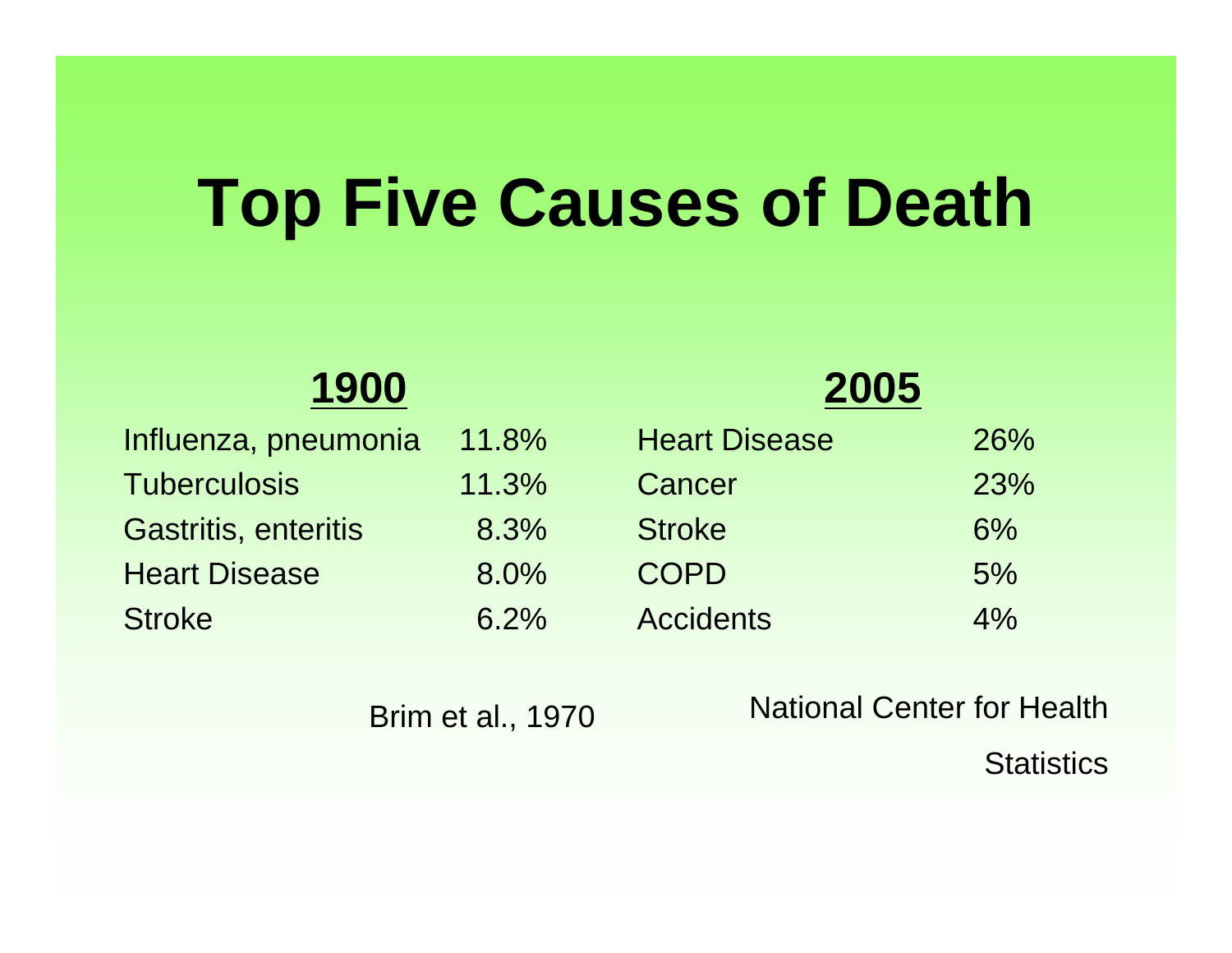## **How We Die**

- 90% of deaths chronic disease
- 10% of deaths sudden death or rapid decline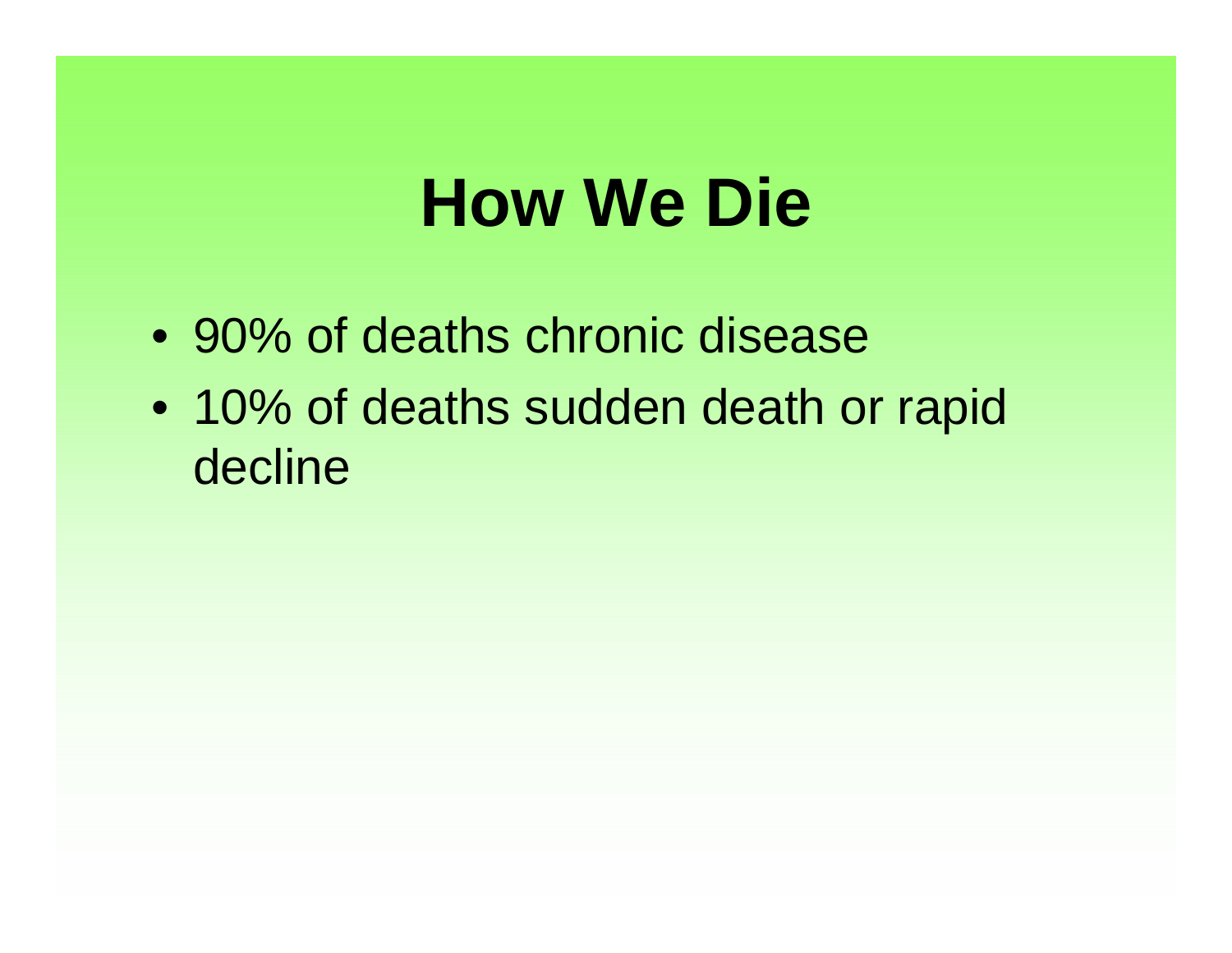#### **Patterns of Functional Decline**

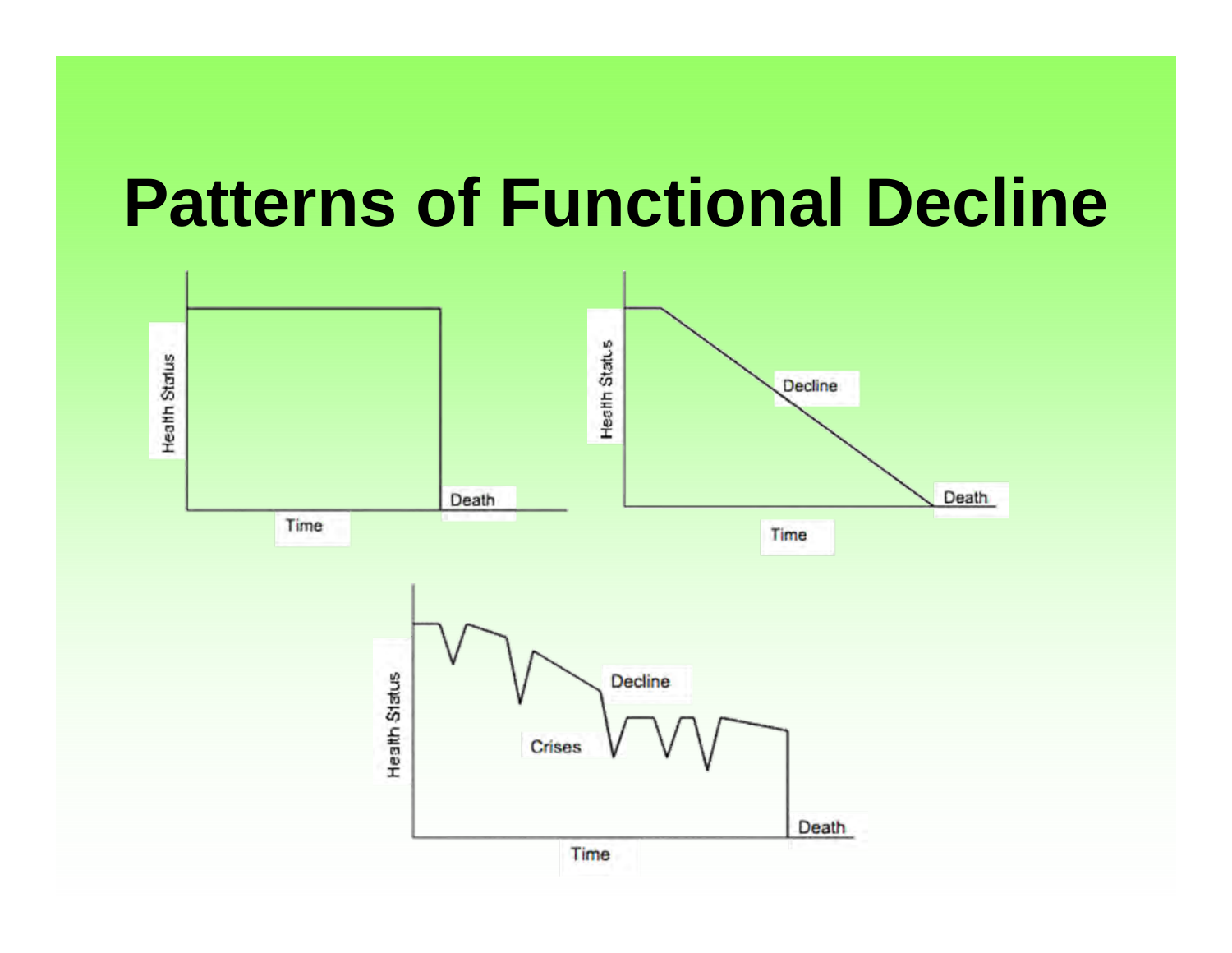#### **Where We Die**

- 90% prefer to die at home
- 50% die in hospital
- 23% die in nursing facilities
- 23% die at home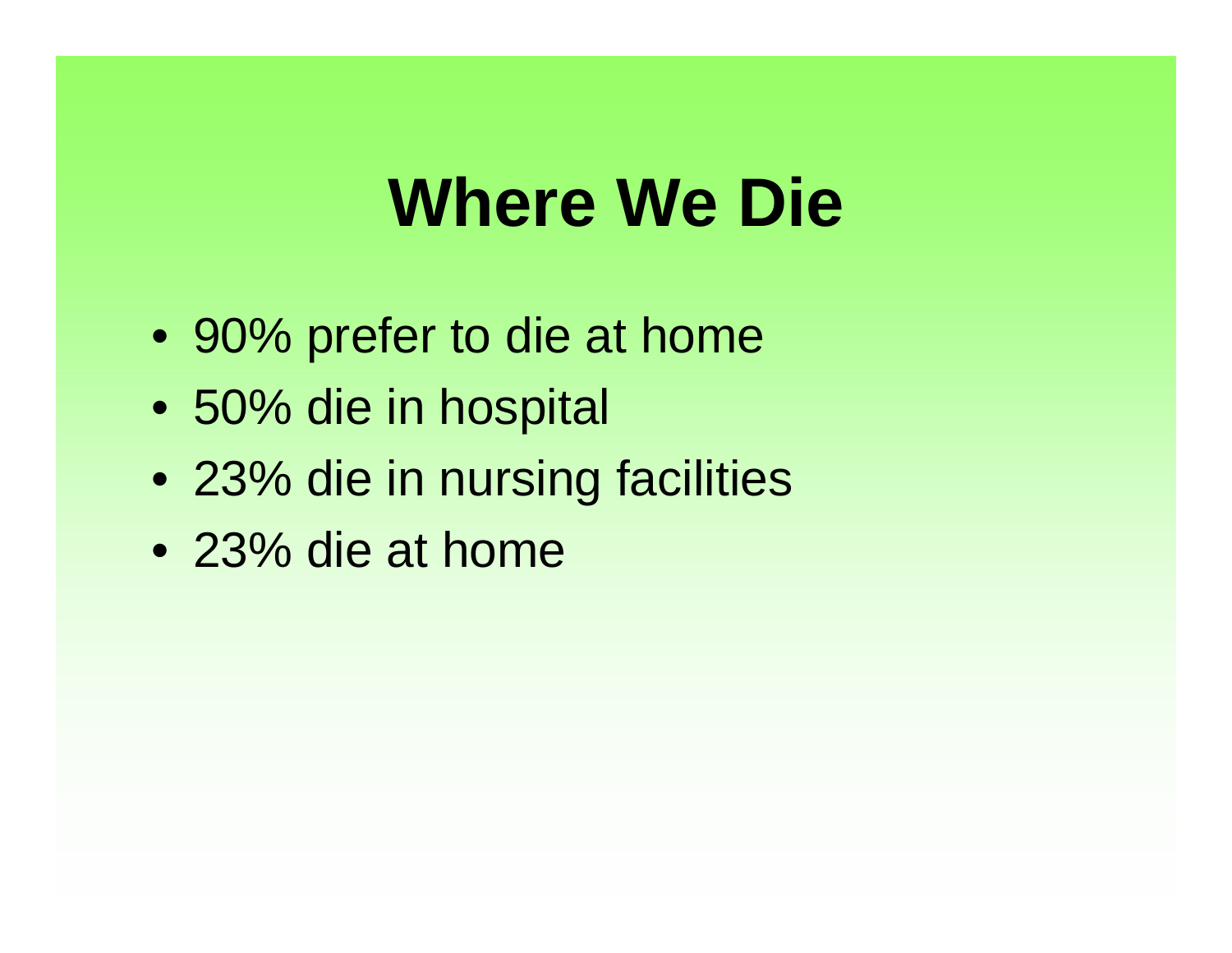#### **Satisfaction with Care**

- Institutional death
	- Unmet needs
	- Poor communication
	- Lack of support and respect
- Death at home with hospice
	- Higher satisfaction
	- Fewer concerns with care

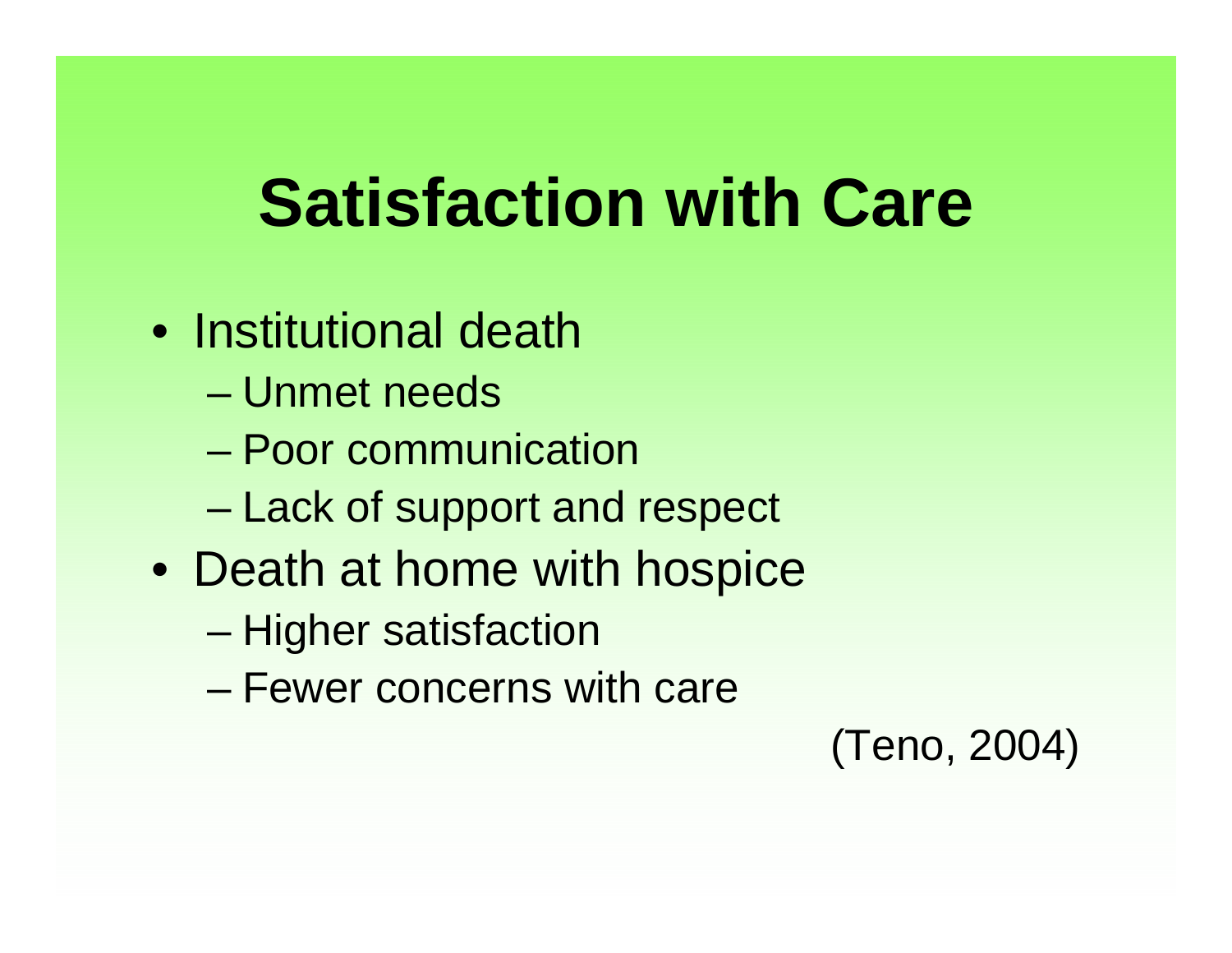#### **Important Factors**

- Physical
- Spiritual
- Preparation for the end
- Psychosocial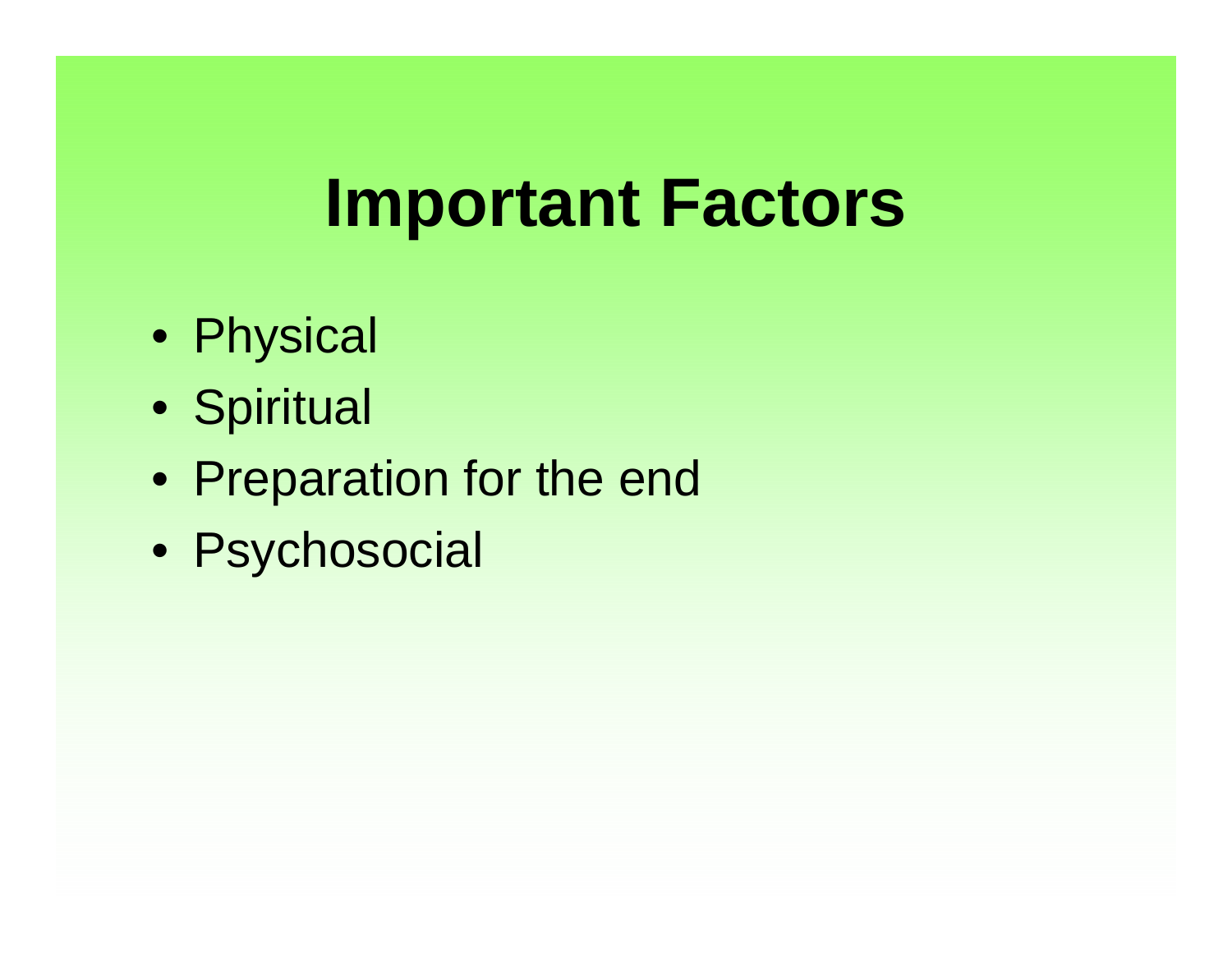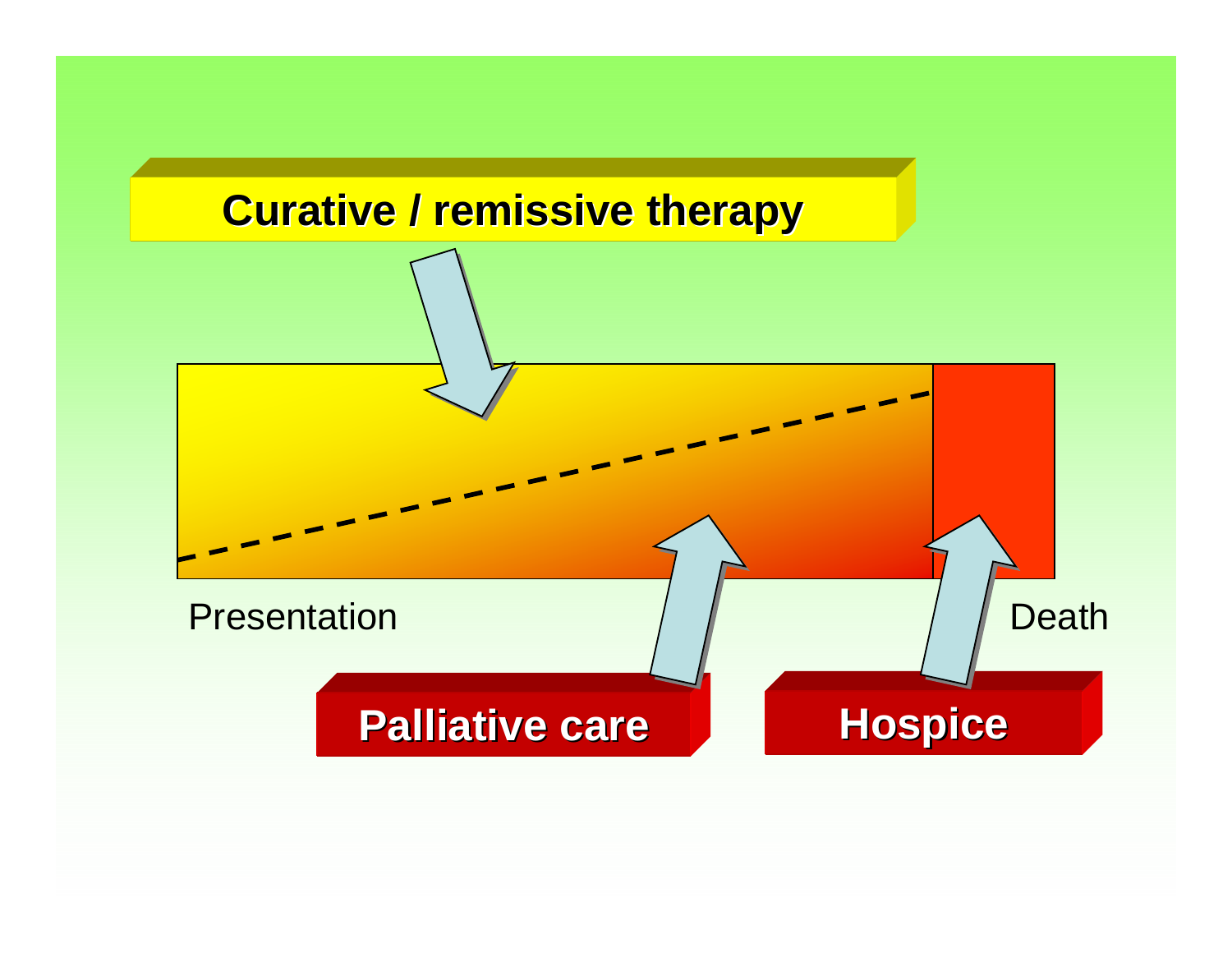# **Key Points**

- Causes of death have changed
- Most deaths follow chronic disease
- Care of the dying is less than optimal (institutional, associated with pain/suffering)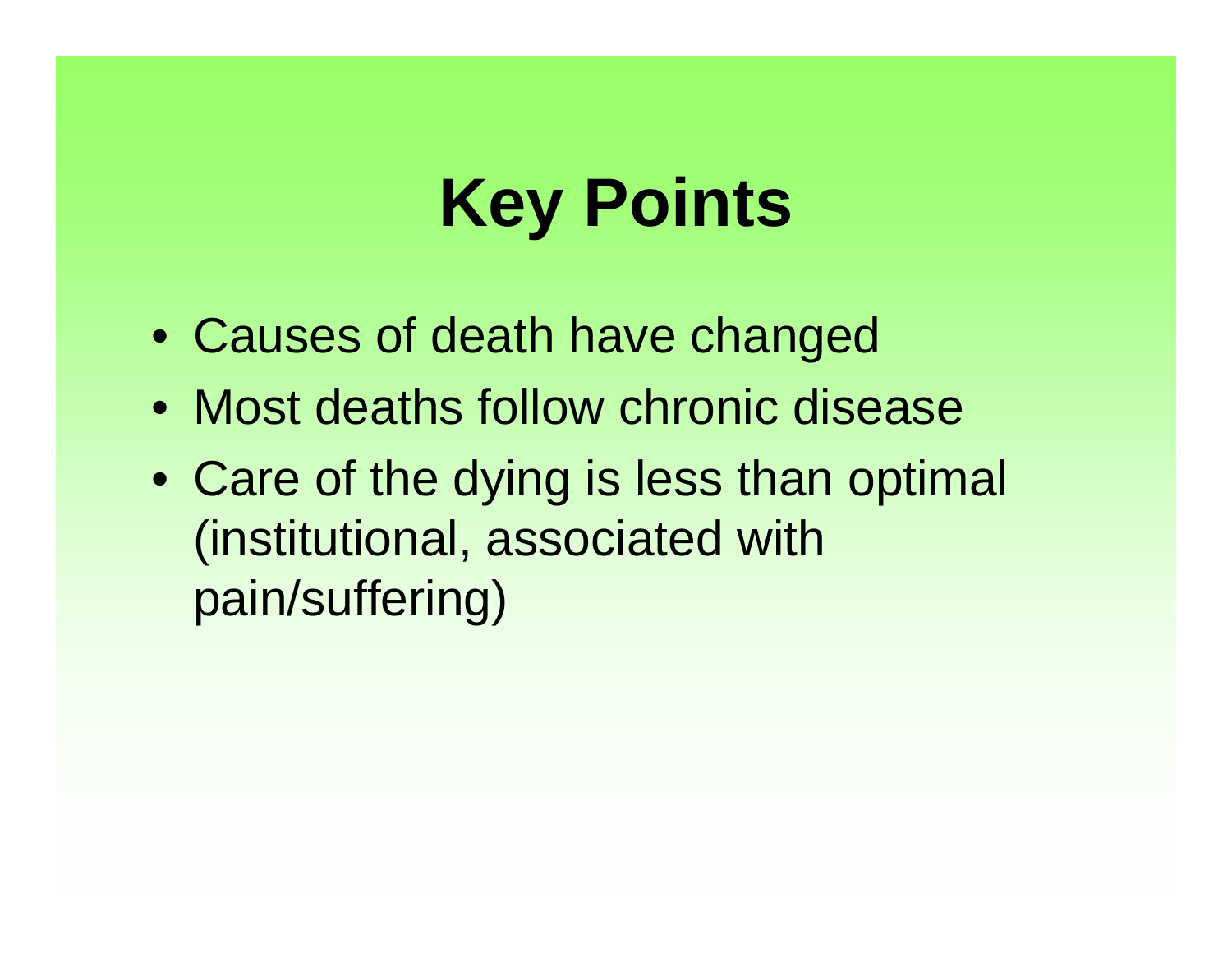## **Why is end of life care less than optimal?**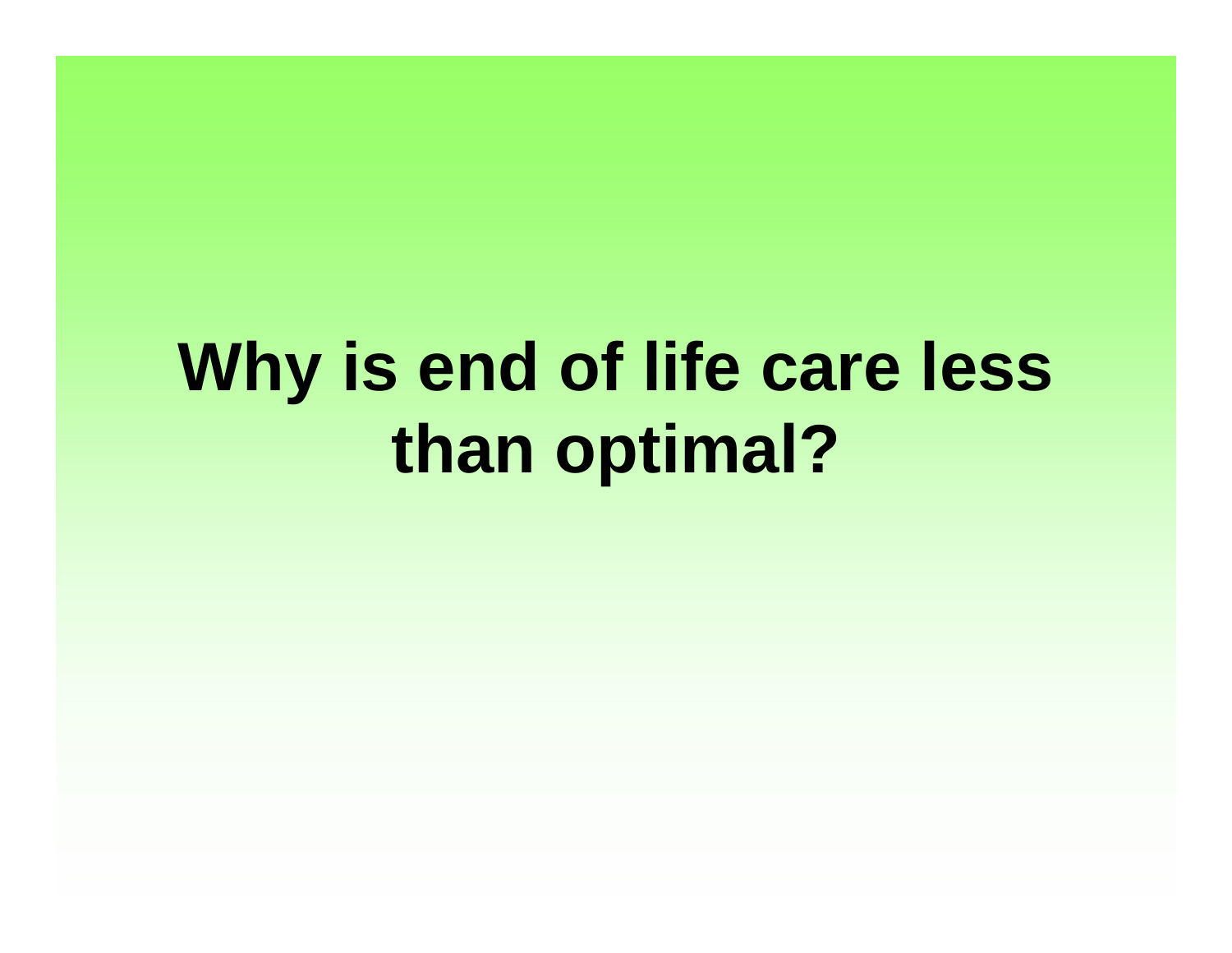#### *Why is end of life care less than optimal?*

- "The most avoided conversation in America" (Pauline Chen, MD)
- Institutional glide path (Joanne Lynn, MD)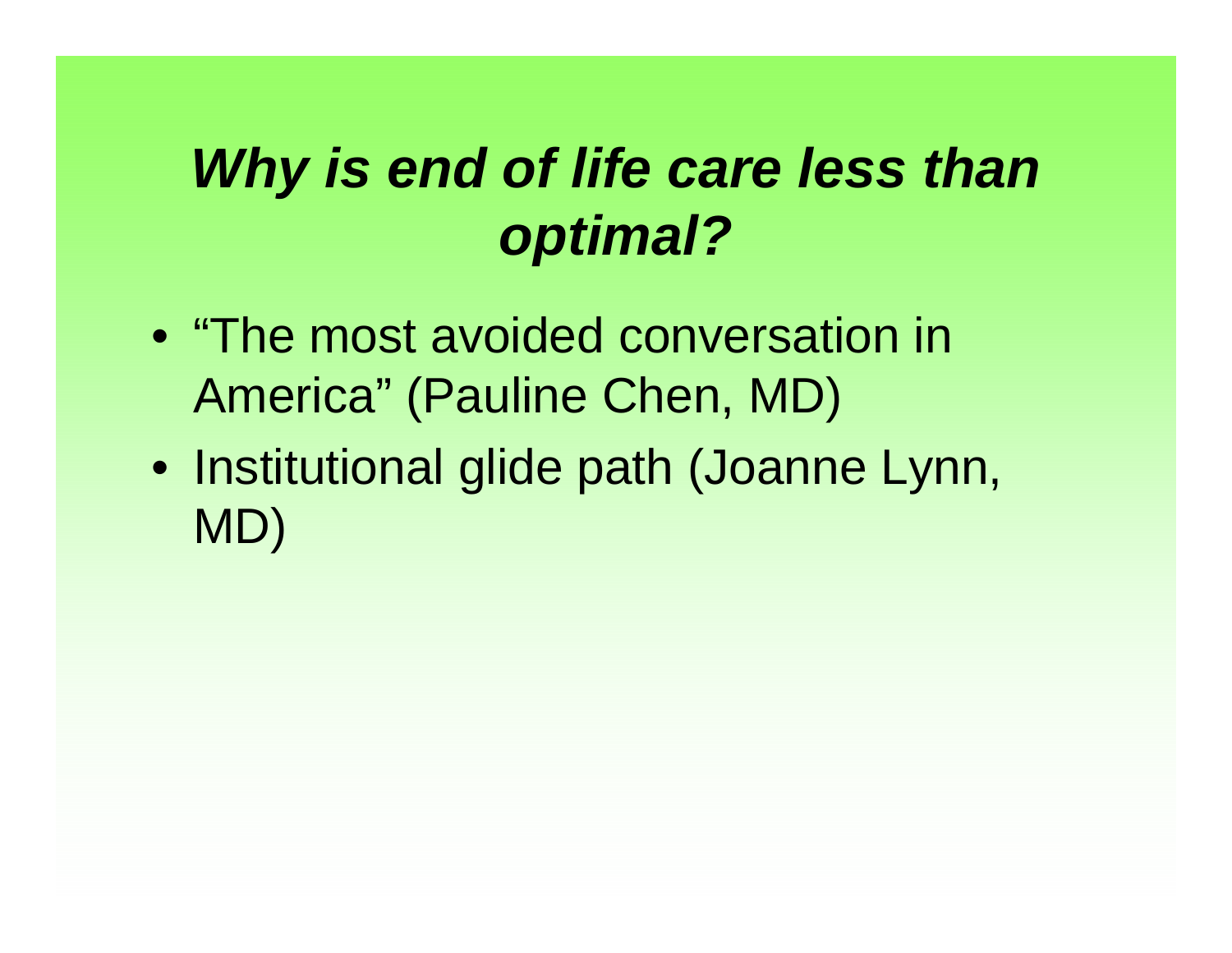## **Do Patients Want to Talk**

#### • Prognosis

- Almost all want qualitative information
- Balance hope and realism, honesty and ambiguity
- Advance Directives
	- 95% thought worthwhile (after having a discussion)
- Spirituality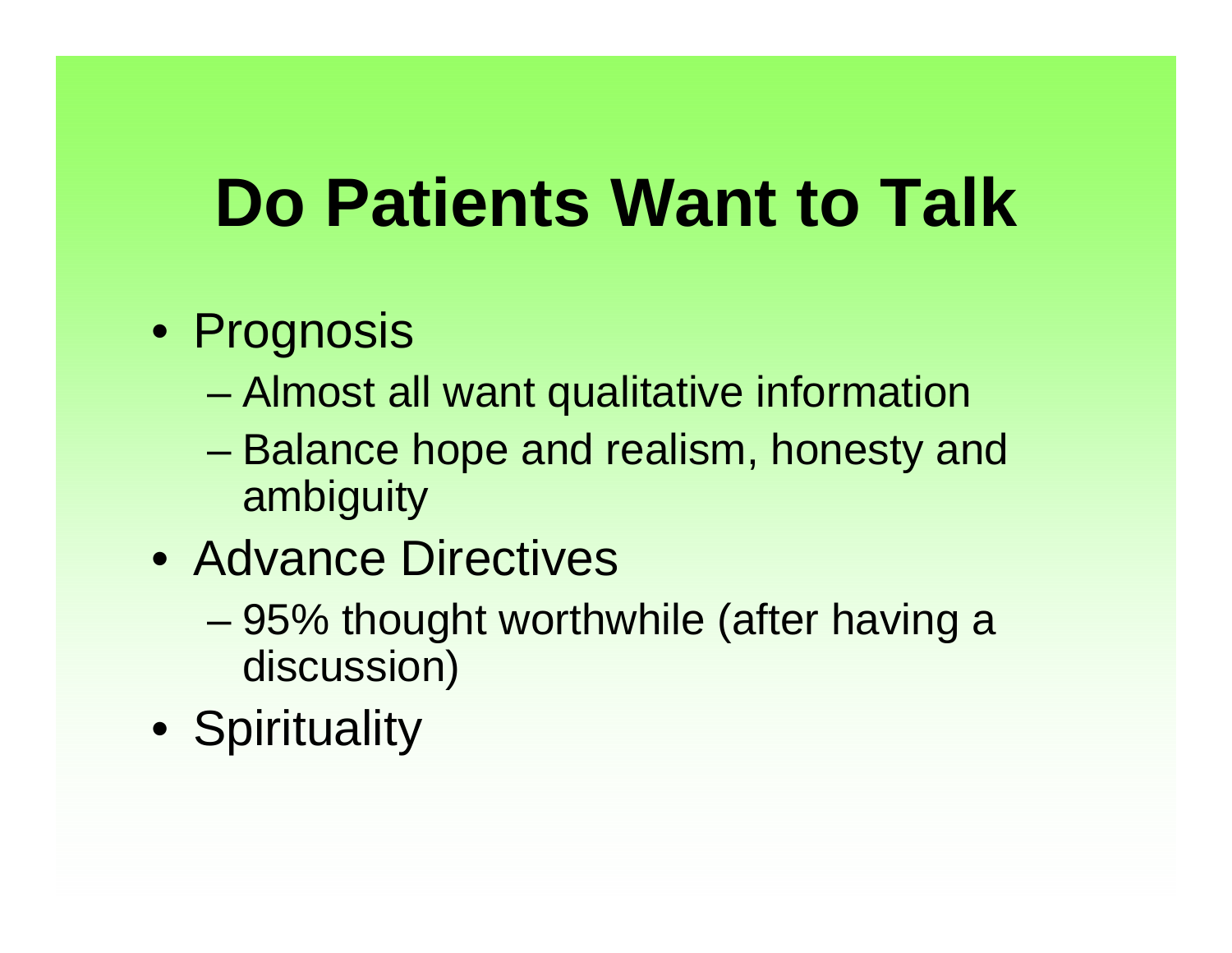## **Physician Factors**

- Unaware of patient preferences – 47% know when pt doesn't want CPR
	- (SUPPORT)
- Lack of communication skills (Tulsky, 1998)
	- 5.6 minute conversation
	- MD spoke 3.9 minutes
- Uncertainty about prognosis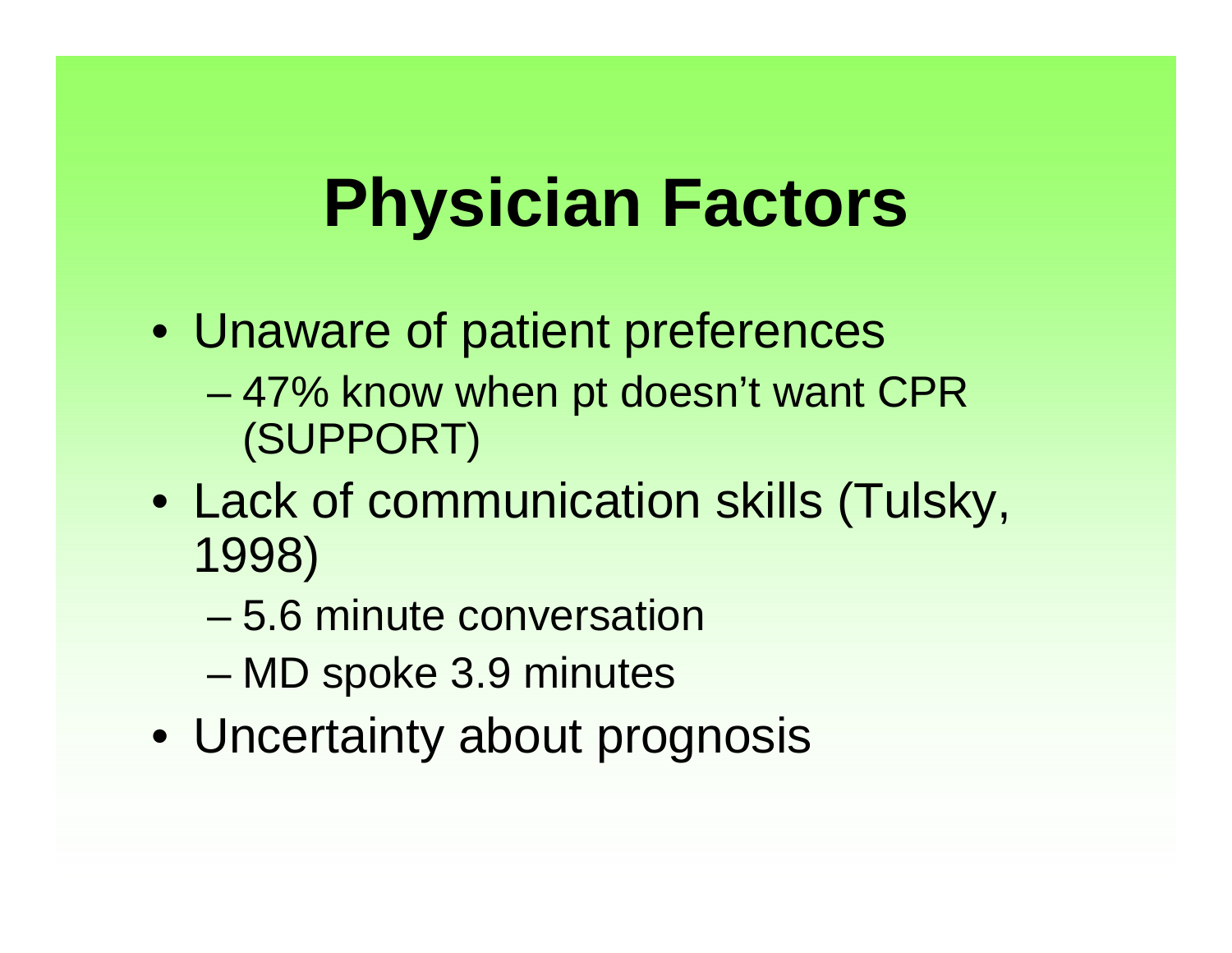# **Benefits of End of Life Conversations**

- Patients (Wright, 2008)
	- Less aggressive care, earlier hospice
	- Better quality of death
	- No increase in worry or depression
- Caregivers
	- Less depression, better QOL
- Physicians (Jackson, 2008)
	- Closer relationship to patient
	- Better job satisfaction
- System: less cost (Zhang, 2009)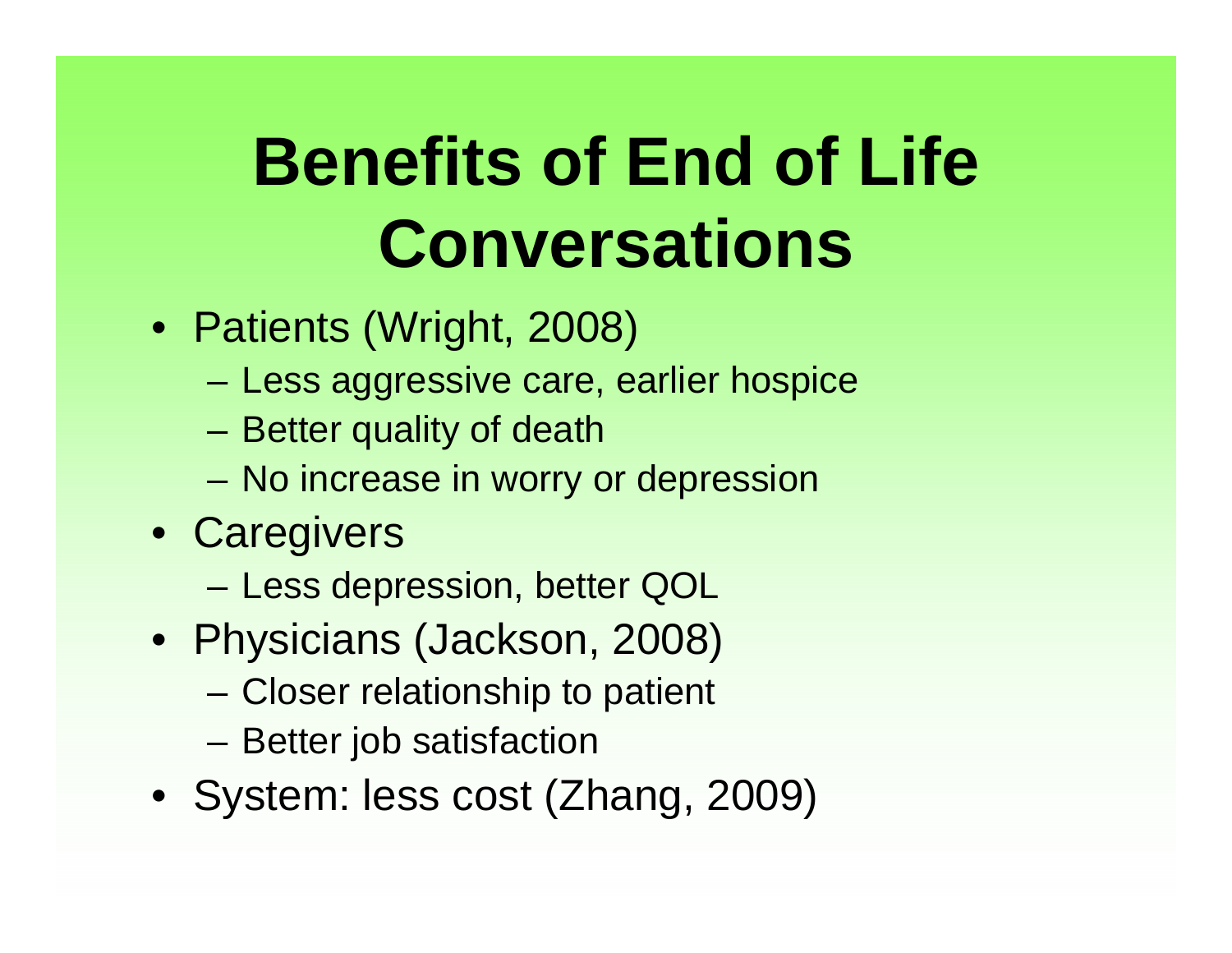# **Key Points**

- We don't want to talk about it
- We're not very good at talking
- Talking has benefits to patients, caregivers, and ourselves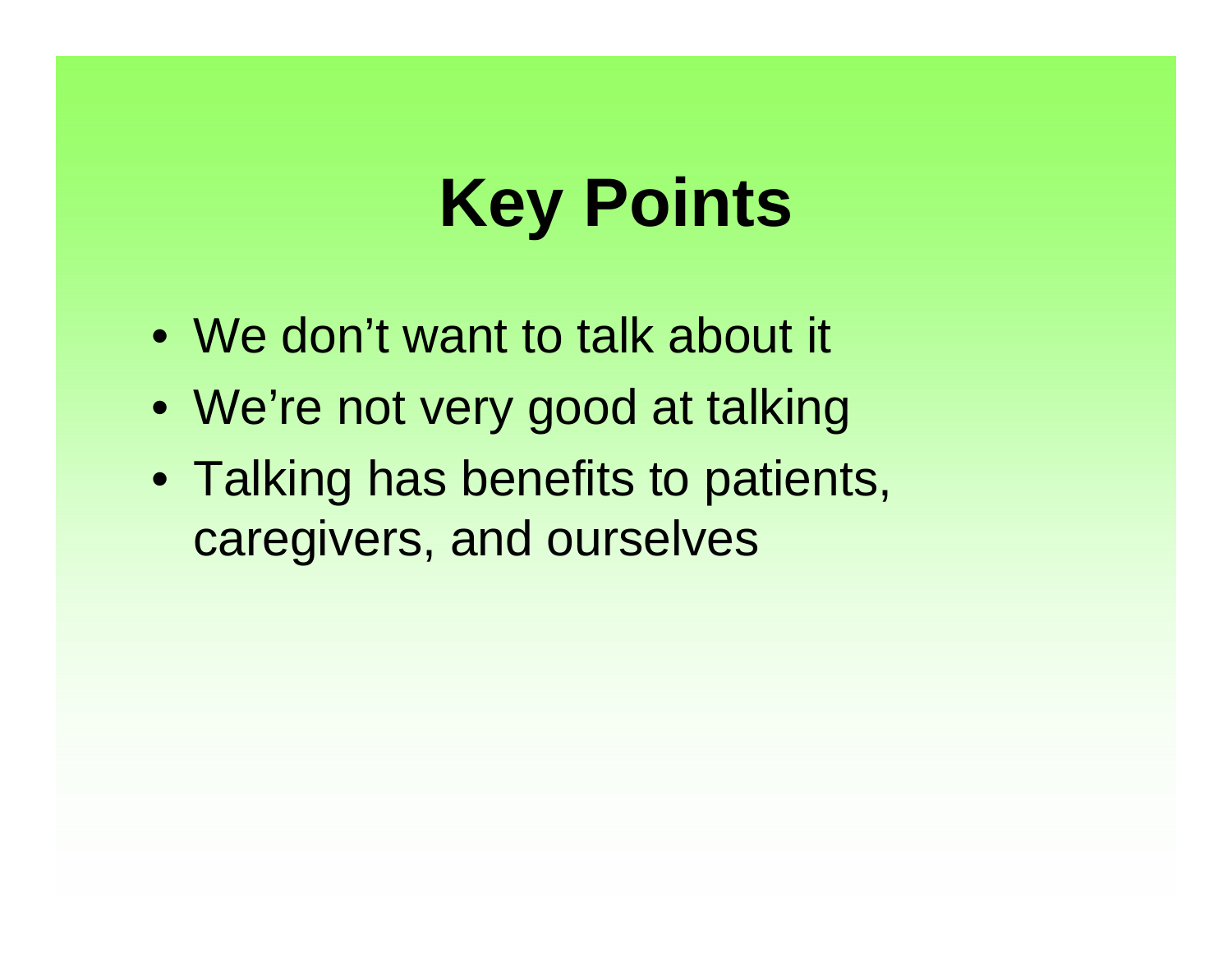## **The Conversation**

- Which patients
- Initiating and guiding the conversation
- Words or topics to avoid
- Goals
- Barriers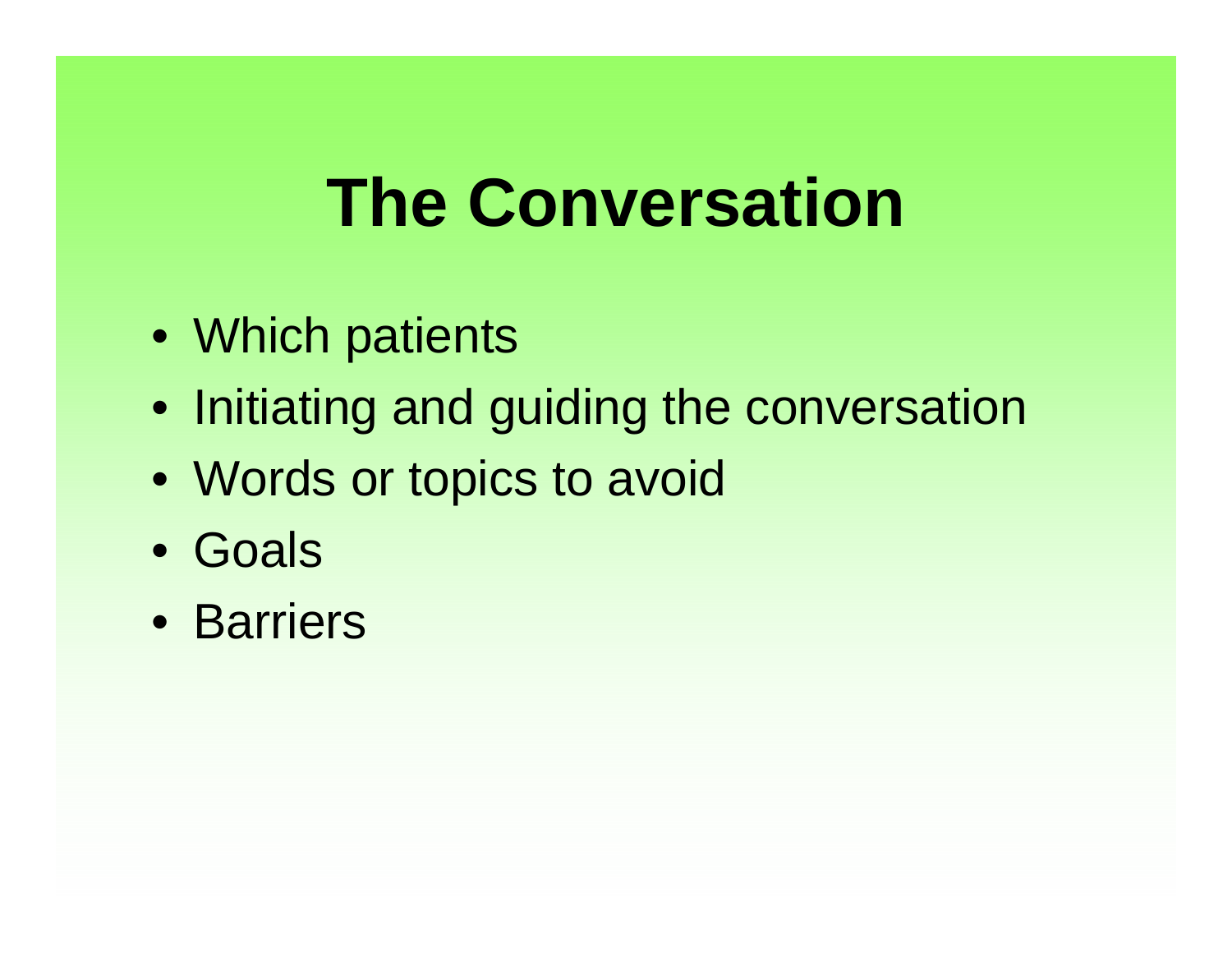# **Who Should We Talk With**

- Elderly
- Serious, chronic illness
	- CHF
	- COPD
	- Dementia
	- CKD
	- Cirrhosis
- Multiple hospitalizations, recent discharge
- 'would you be surprised if…'
- Other opportunities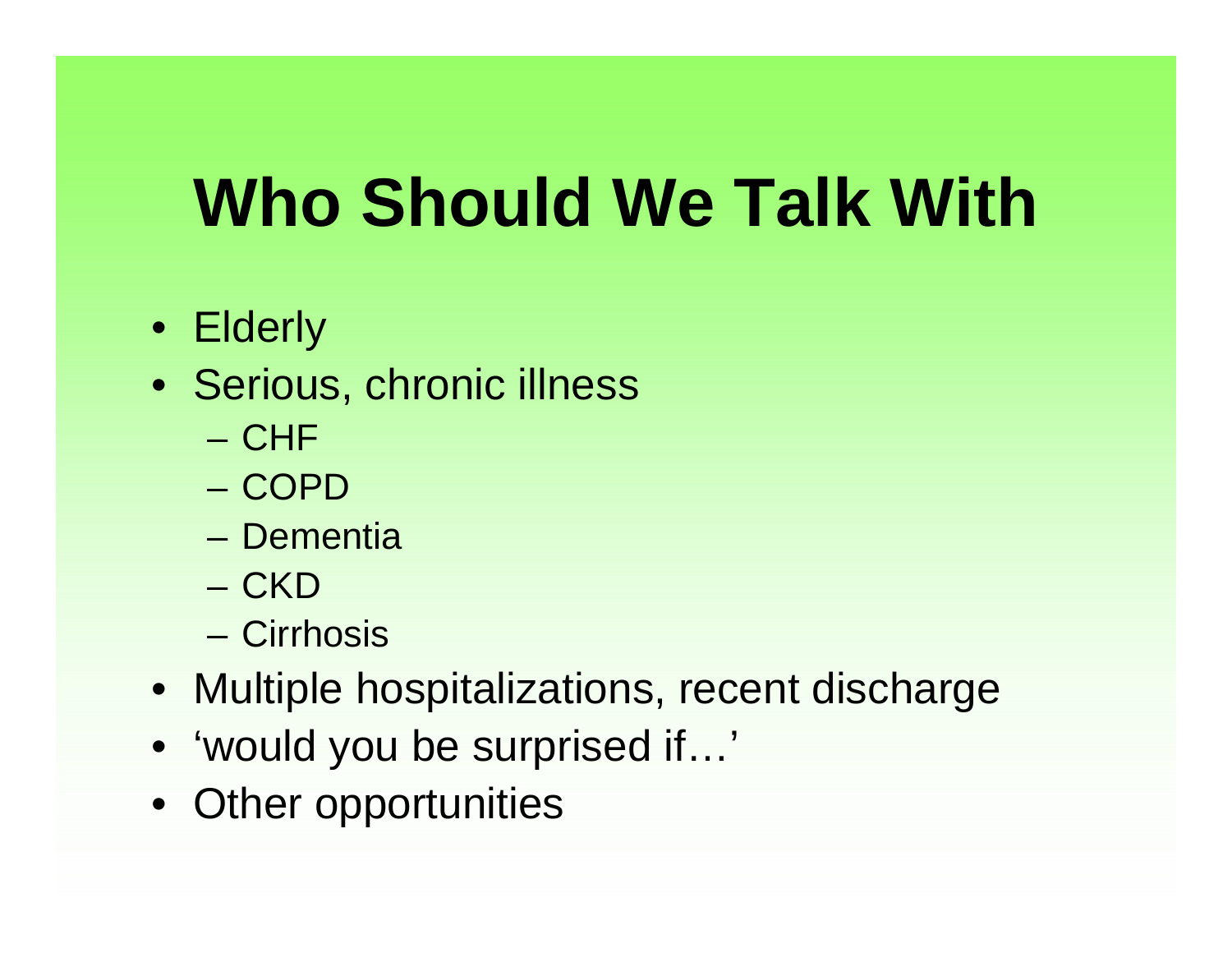# **Initiating the Conversation**

- Assess patient's understanding
	- *how do feel things are going,* or
	- *have you given any thought to how you wish to be cared for should your illness worsen?*
- Explain the rationale
	- *I want to talk with you about plans for your future care*
	- *I'd like to spend some time talking to you about the future course of your illness so that I have a clear understanding of your wishes*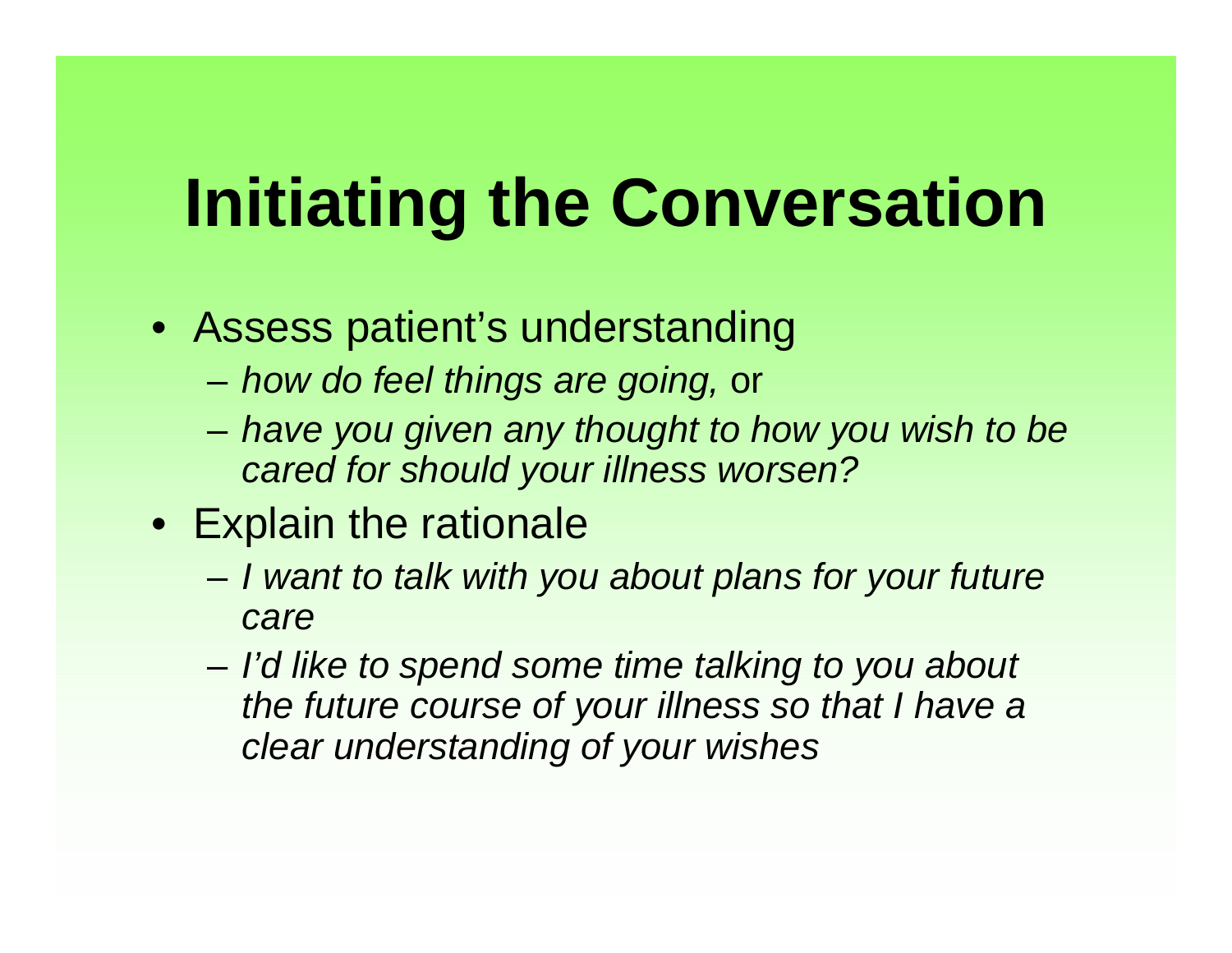## **Topics to Cover**

- Decision-maker: Identify a surrogate
- Disclosure: Patient's preferences for receiving and sharing information
- Delight: What gives meaning and value to patient's life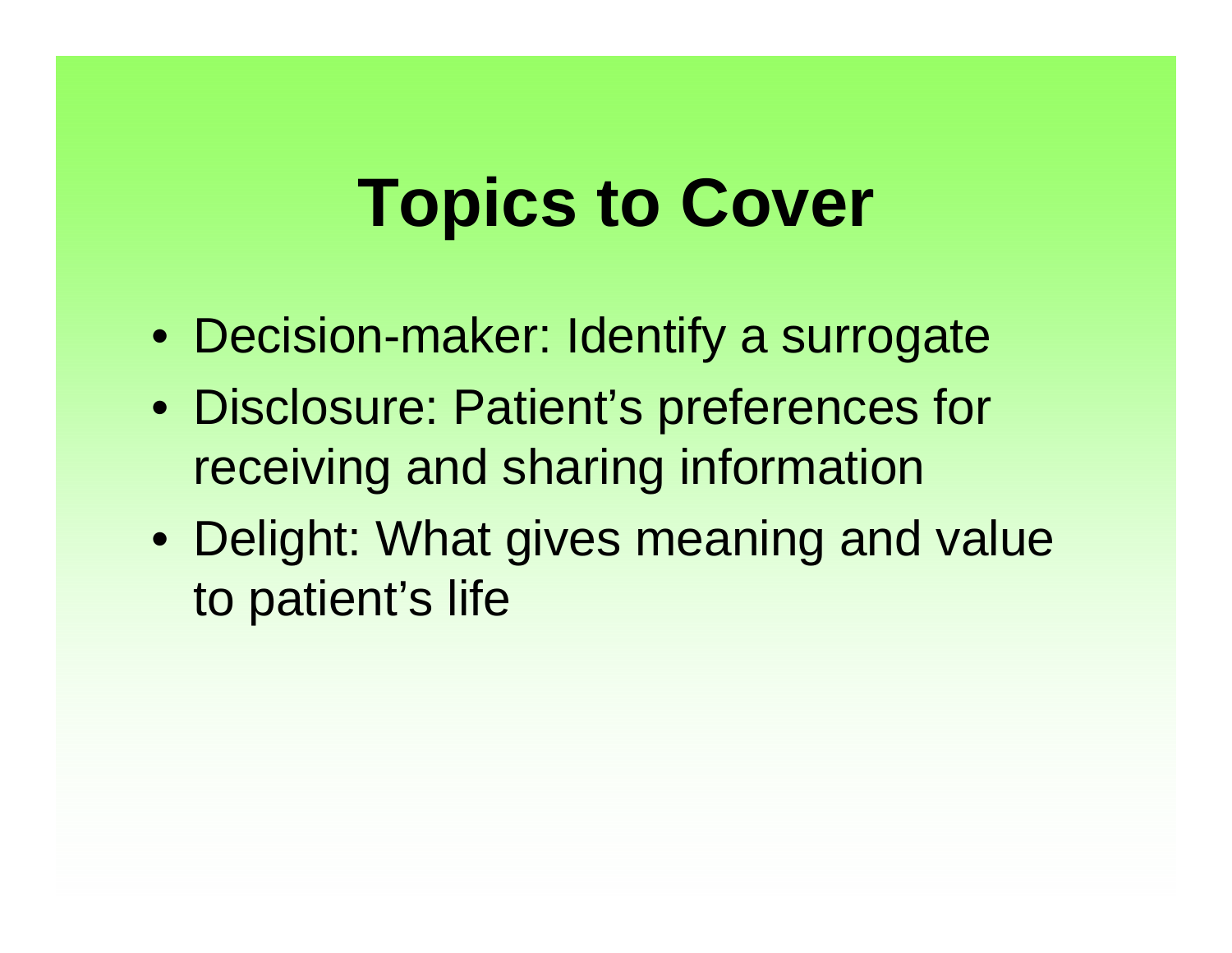#### **Words to Avoid…**

- "there is nothing more to do"
- "do you want us to do everything?"
- "you have failed…" or "are failing…" (treatment)
- "withdrawal of care"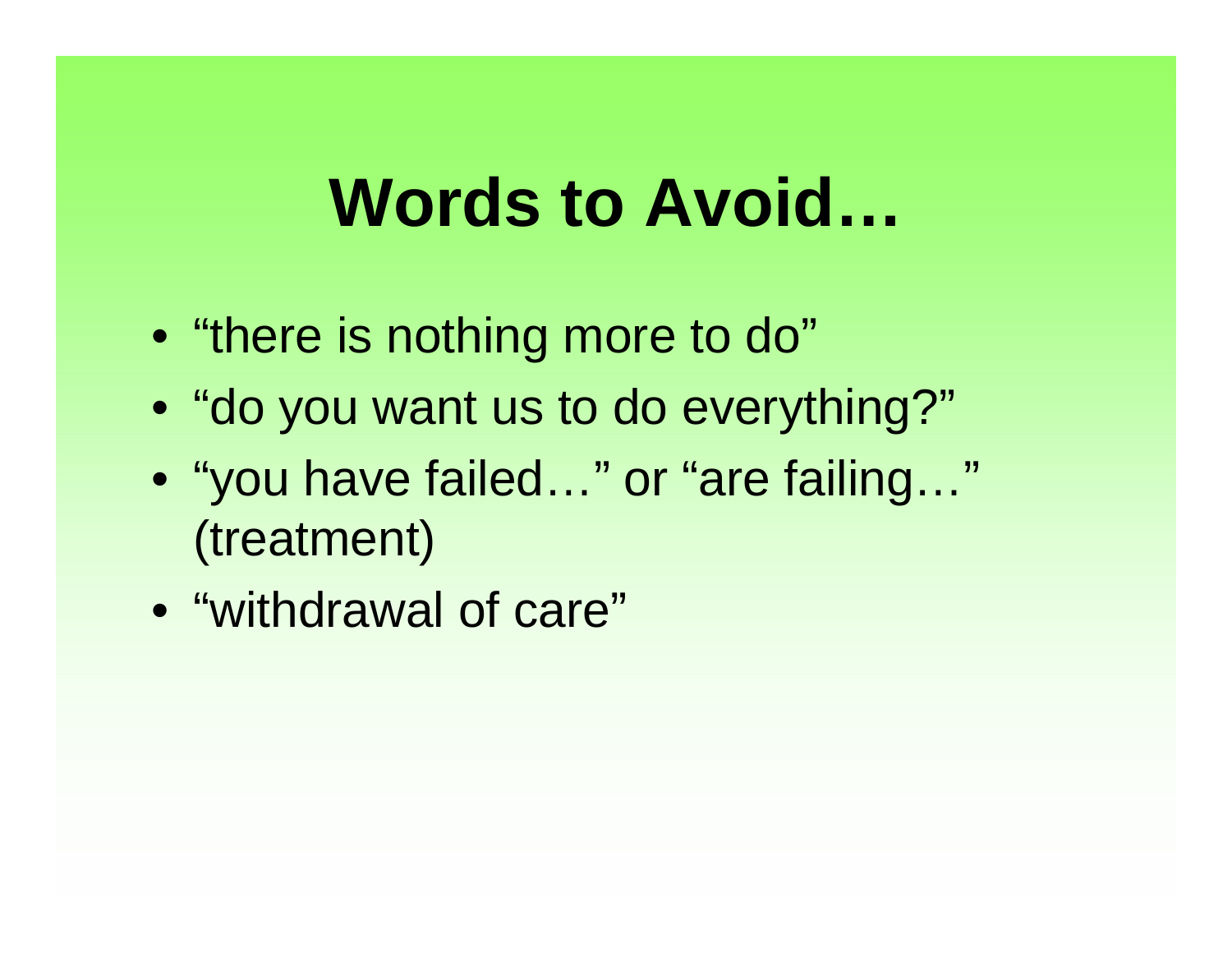## **Communication Tips**

- Use empathy
- Respond to emotion
- Allow sufficient time
- Avoid medical jargon
- Use positive language
- Clarify ambiguous terms ('burden', 'vegetable'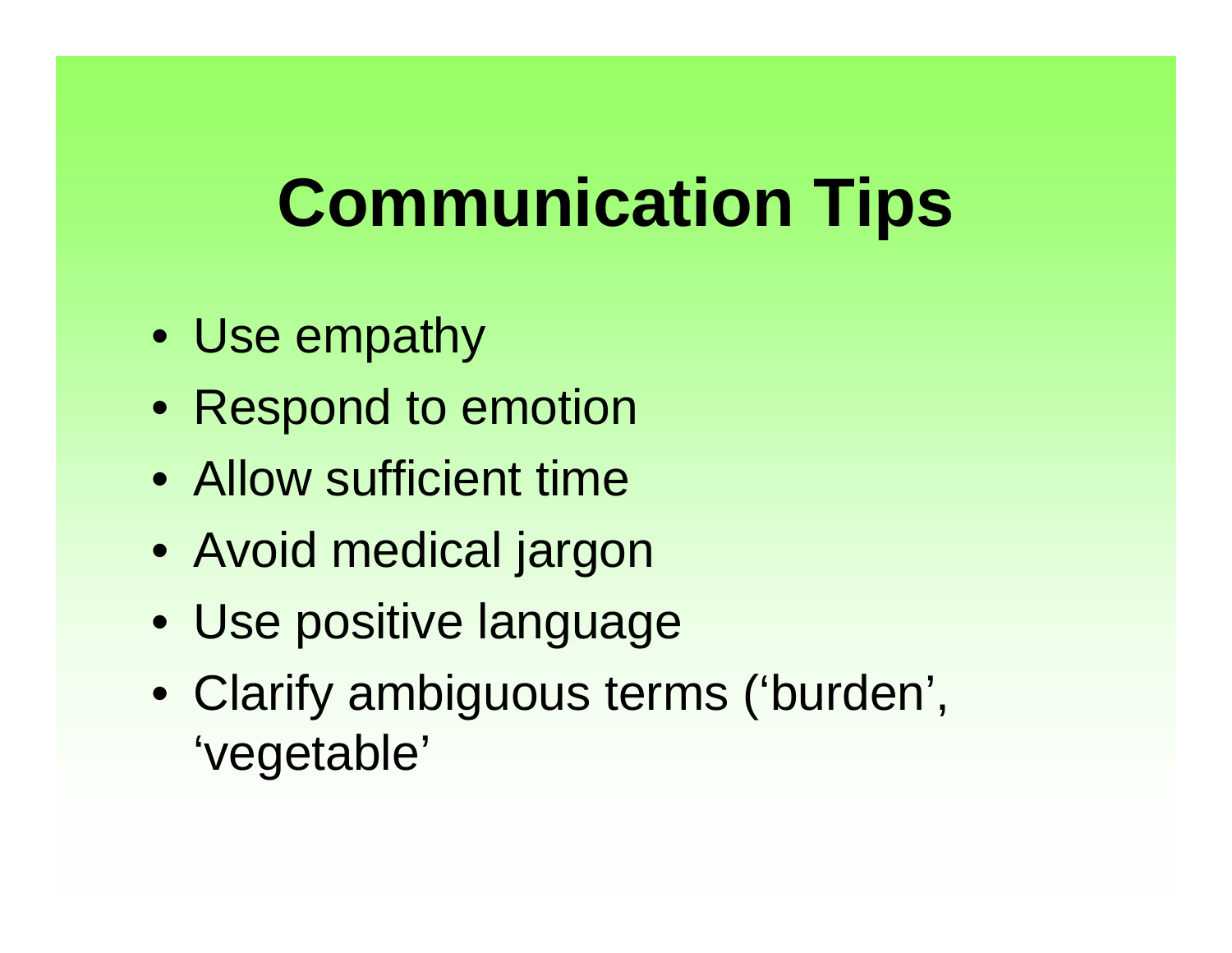## **Barriers to Communication**

- Time
- Language/Cultural Barriers
- Training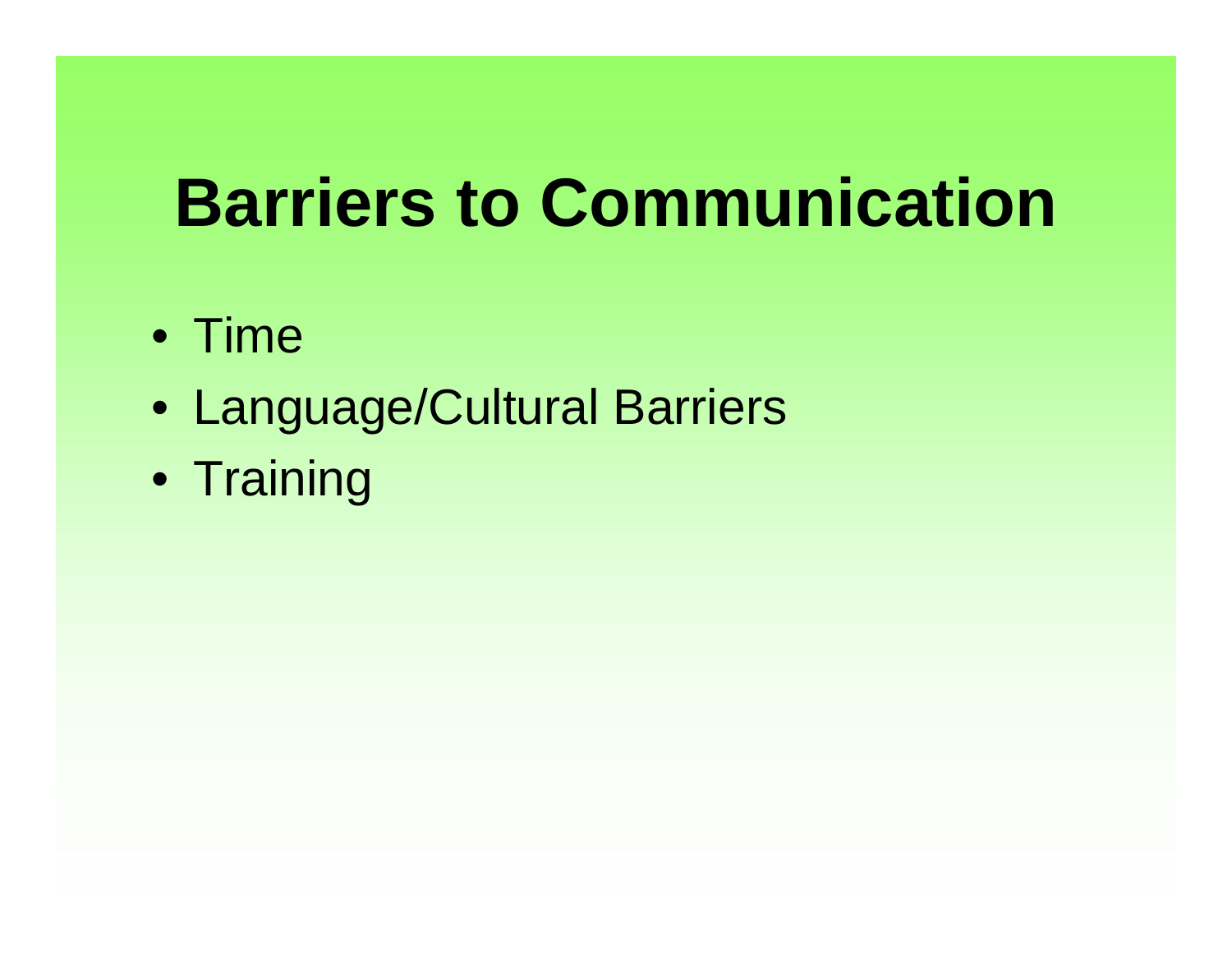## **How Much Time?**

- Expert Conversations
	- Audiotaped discussions by expert authors
	- Less verbally dominant
	- Mean 14 vs. 8 minutes
	- Less information about treatments, procedures
	- More psychosocial, lifestyle discussion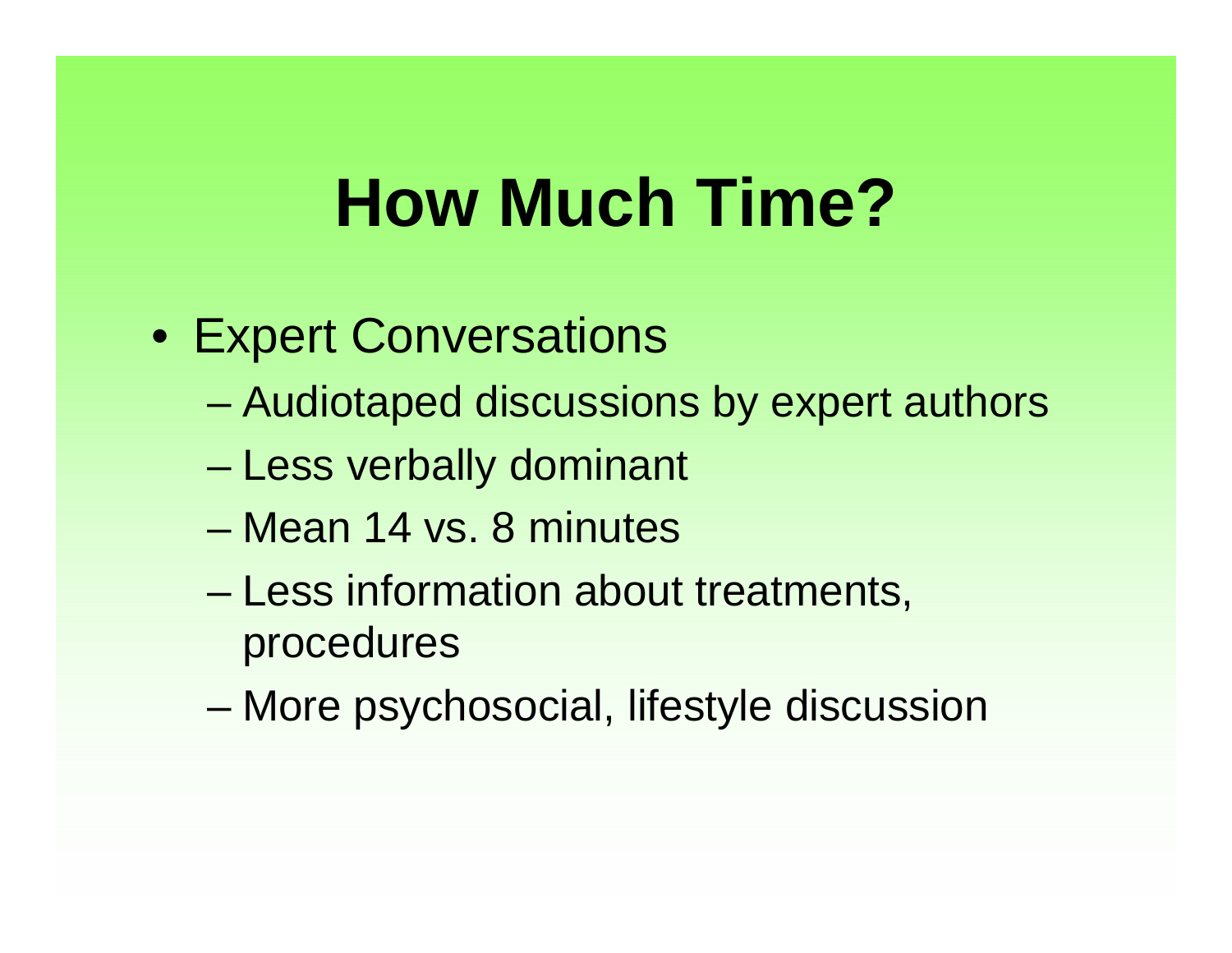# **Key Points**

- Have the discussion with selected patients
- Take your time (may need more than one visit)
- Focus more on values than on specific procedures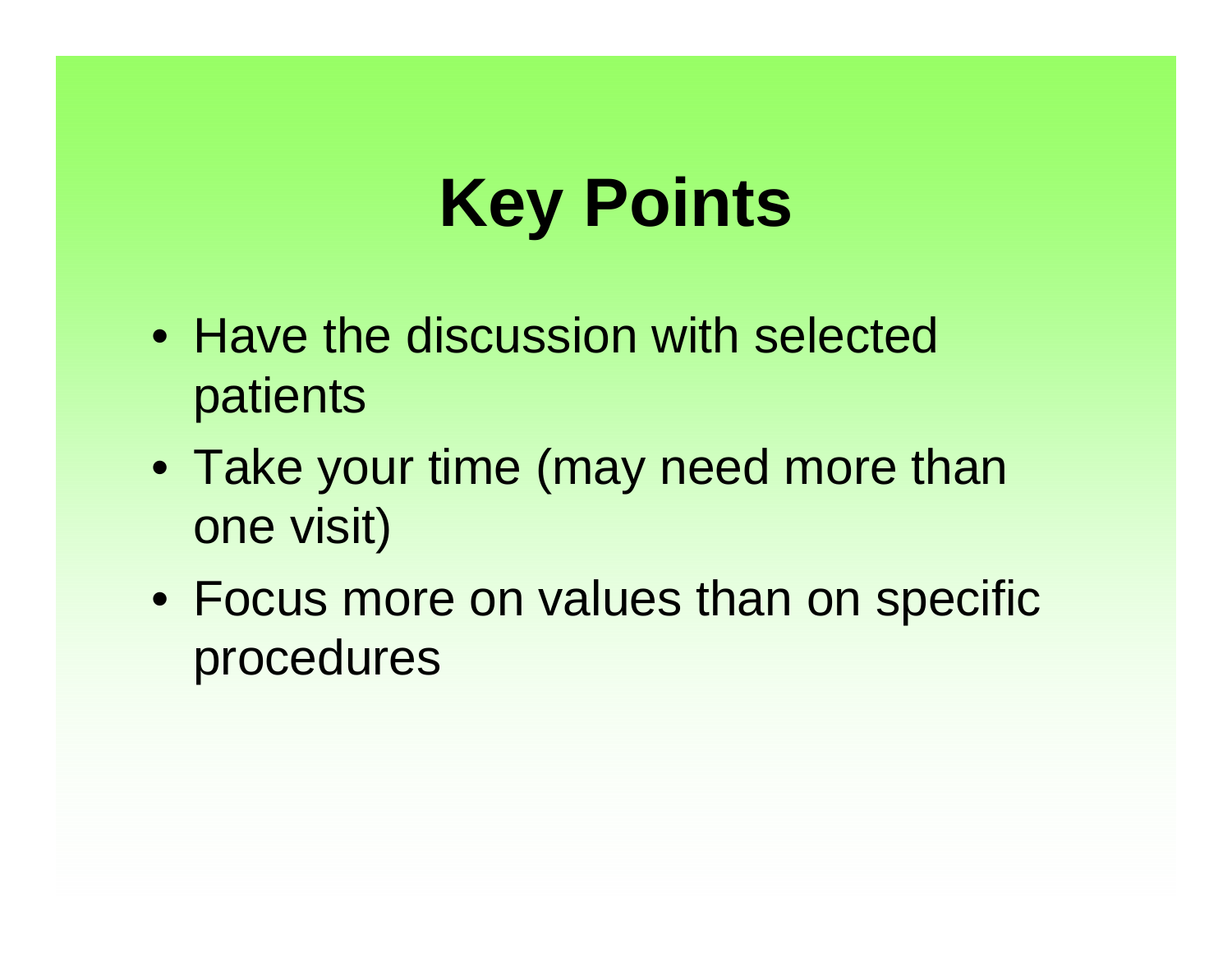## **Advance Directives and POLST**

- Emphasize the discussion, not the document
- Living will
- Durable power of attorney for health care (DPAHC)
- Physician Order for Life Sustaining Treatment (POLST)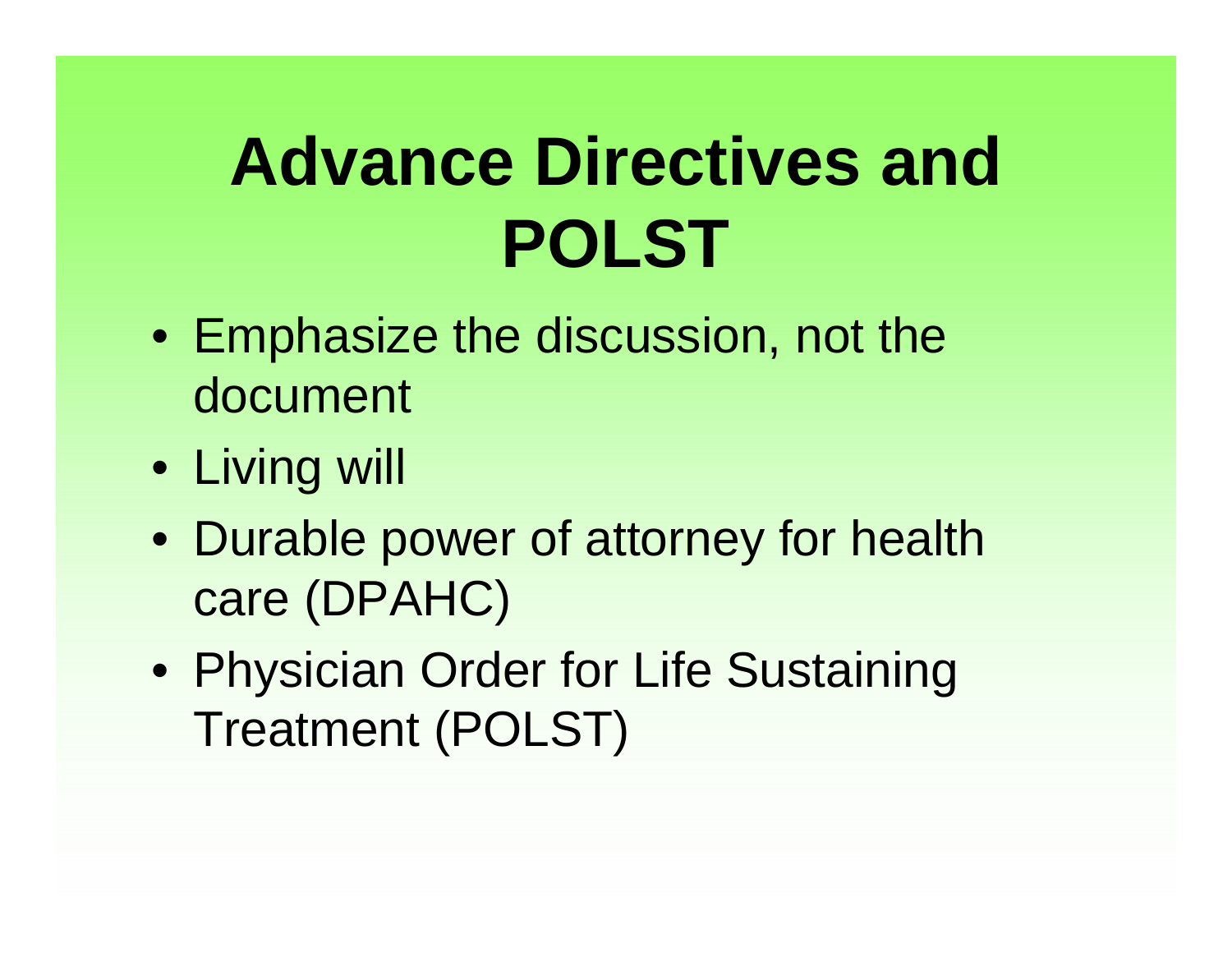### **Advance Directives**

- Result of Patient Self Determination Act, 1990
- Desire to avoid painful, prolonged death
- Fear of overtreatment
- Allow exercise of autonomy when capacity is lost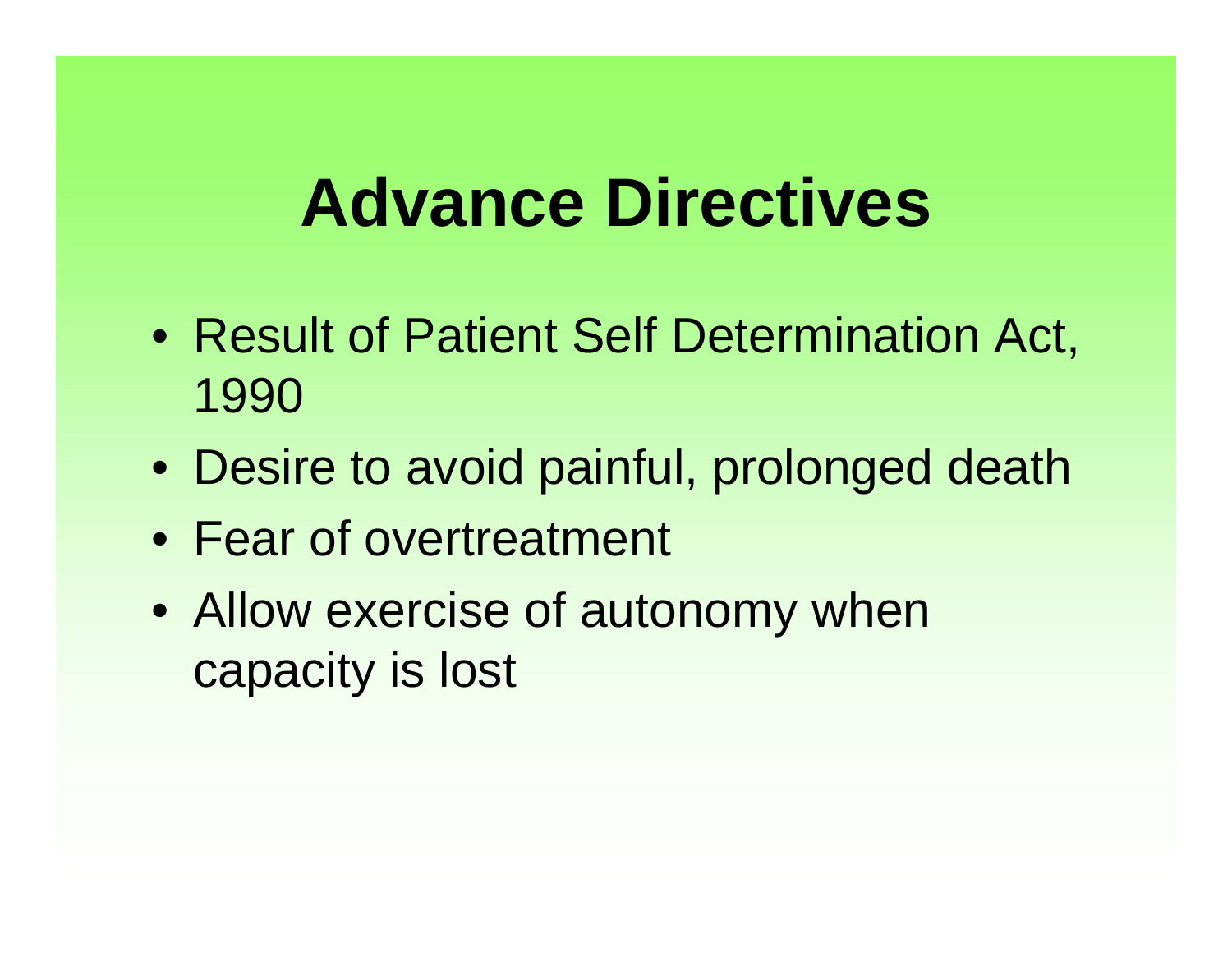# **Living Wills**

- Specifies what treatments are desired
- Usually standard language
- Often very specific
	- Permanent unconsciousness
	- Incurable, irreversible condition close to death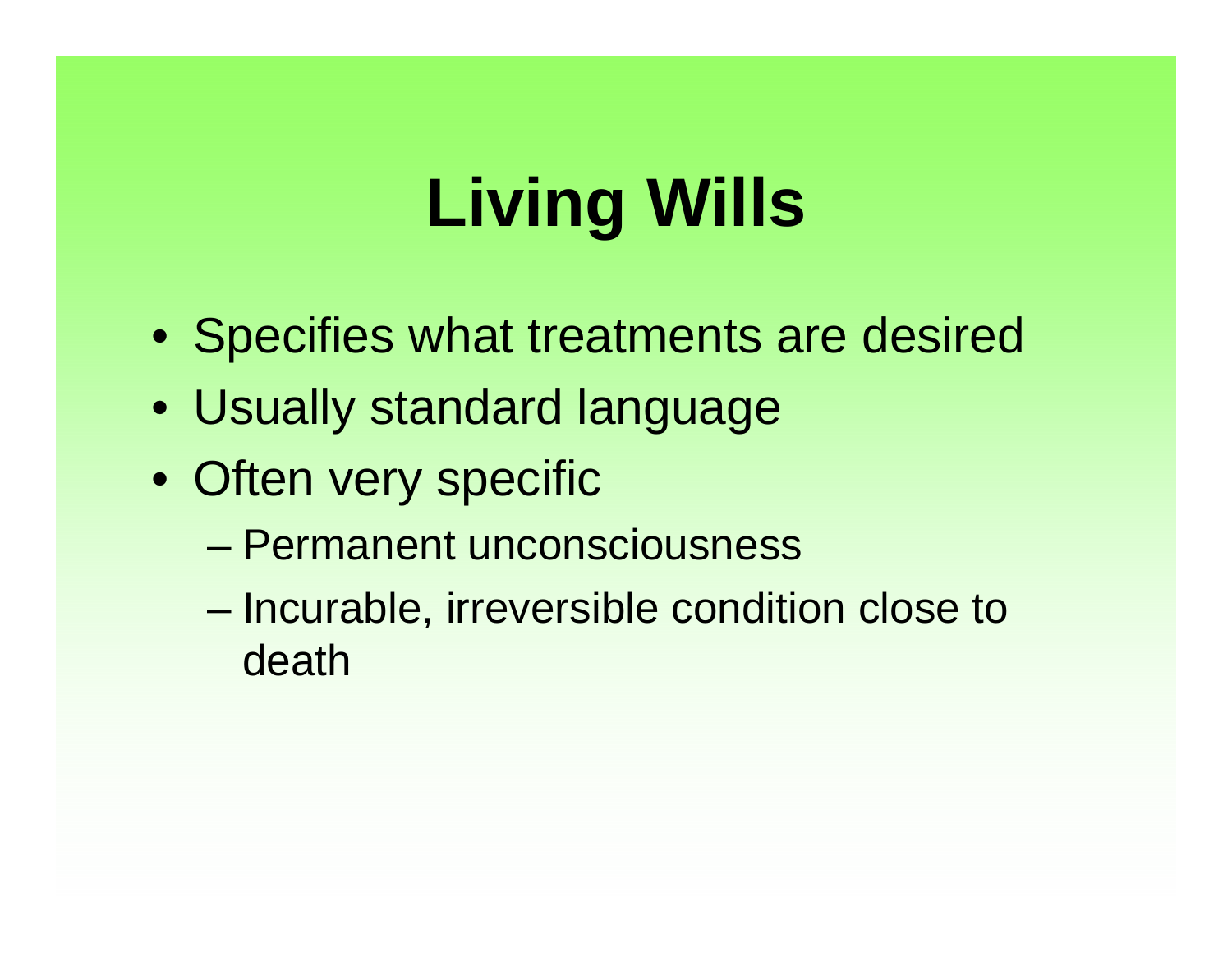## **DPAHC**

- Names a health care agent
- Activated at time of incapacity
- Can be activated immediately
- Power to make almost all health care decisions
- Allows individuals to be disqualified
- No hierarchy in Calif. if no directive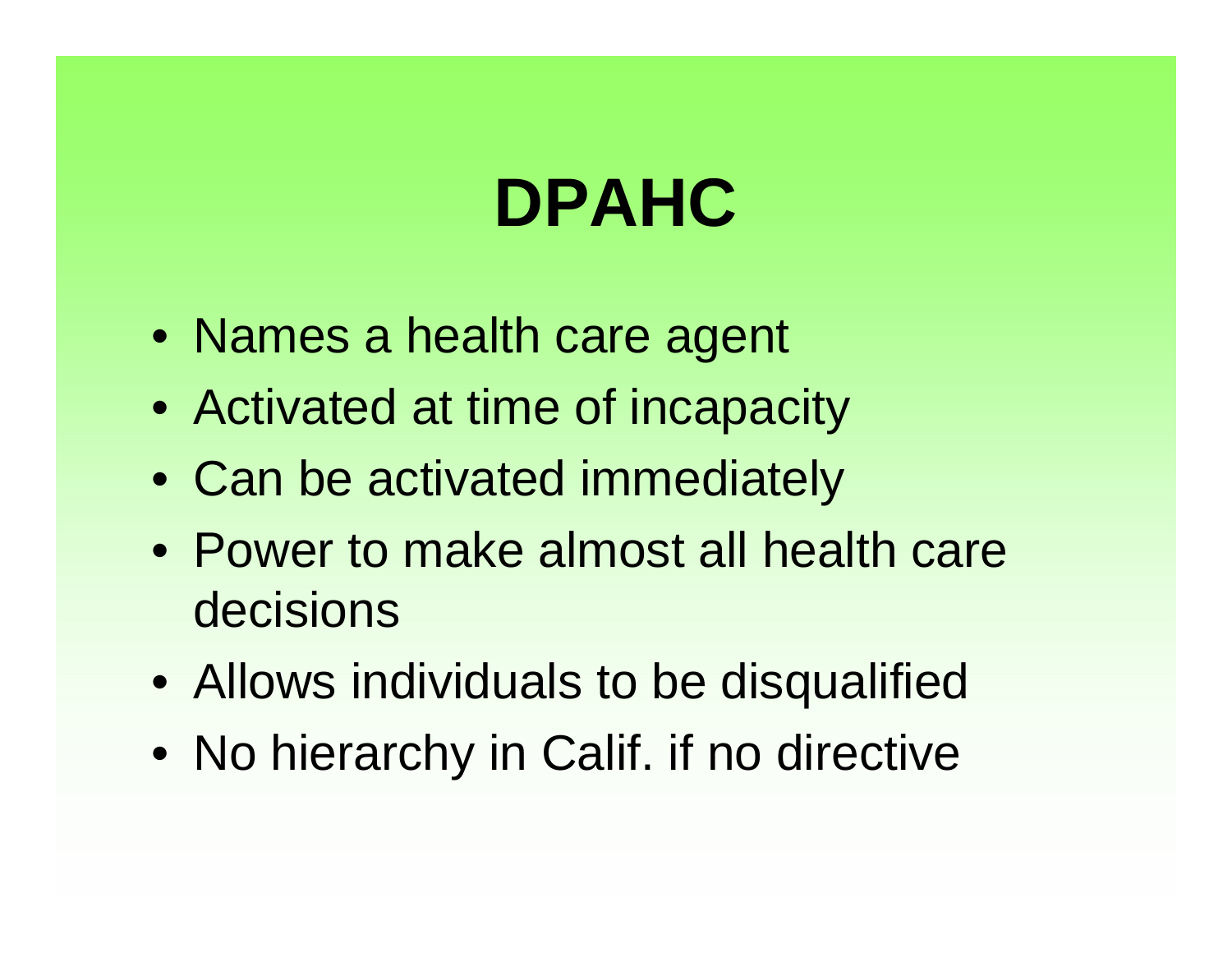## **Advance Directive Positives**

- Allow the patient's voice to be heard when they lack decisional capacity, promote autonomy
- Good features:
	- Promote patients' understanding of their values, goals, and preferences
	- Serve as a basis for discussion with proxy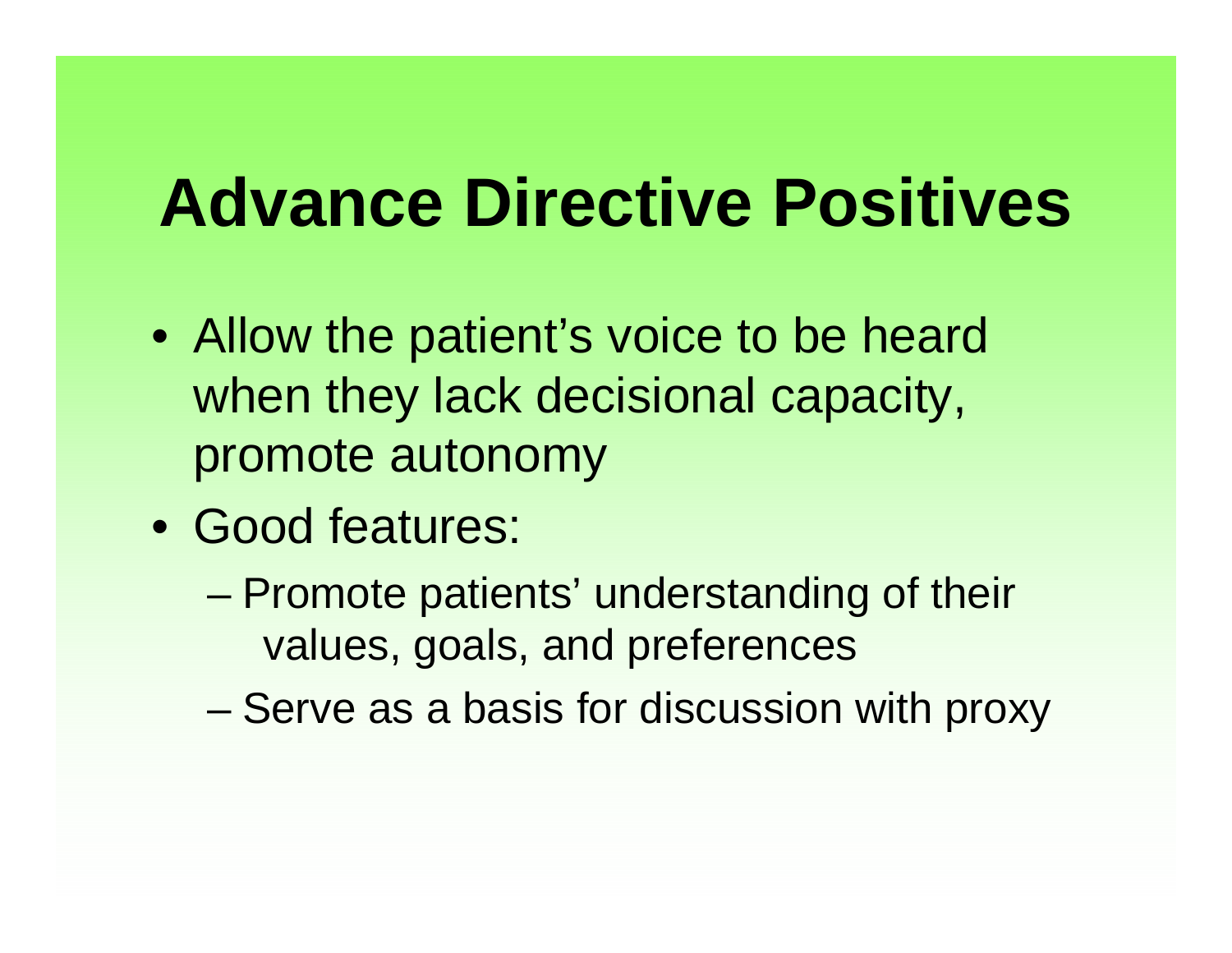## **Limits of Advance Directives**

- Not completed
- Not available in medical record
- Provider unaware of document
- Inaccurately predict future preferences
- Fail to apply to specific circumstances
- Inaccuracy of proxy decision maker
- Fail to alter clinician behavior
- DNR misinterpreted as comfort care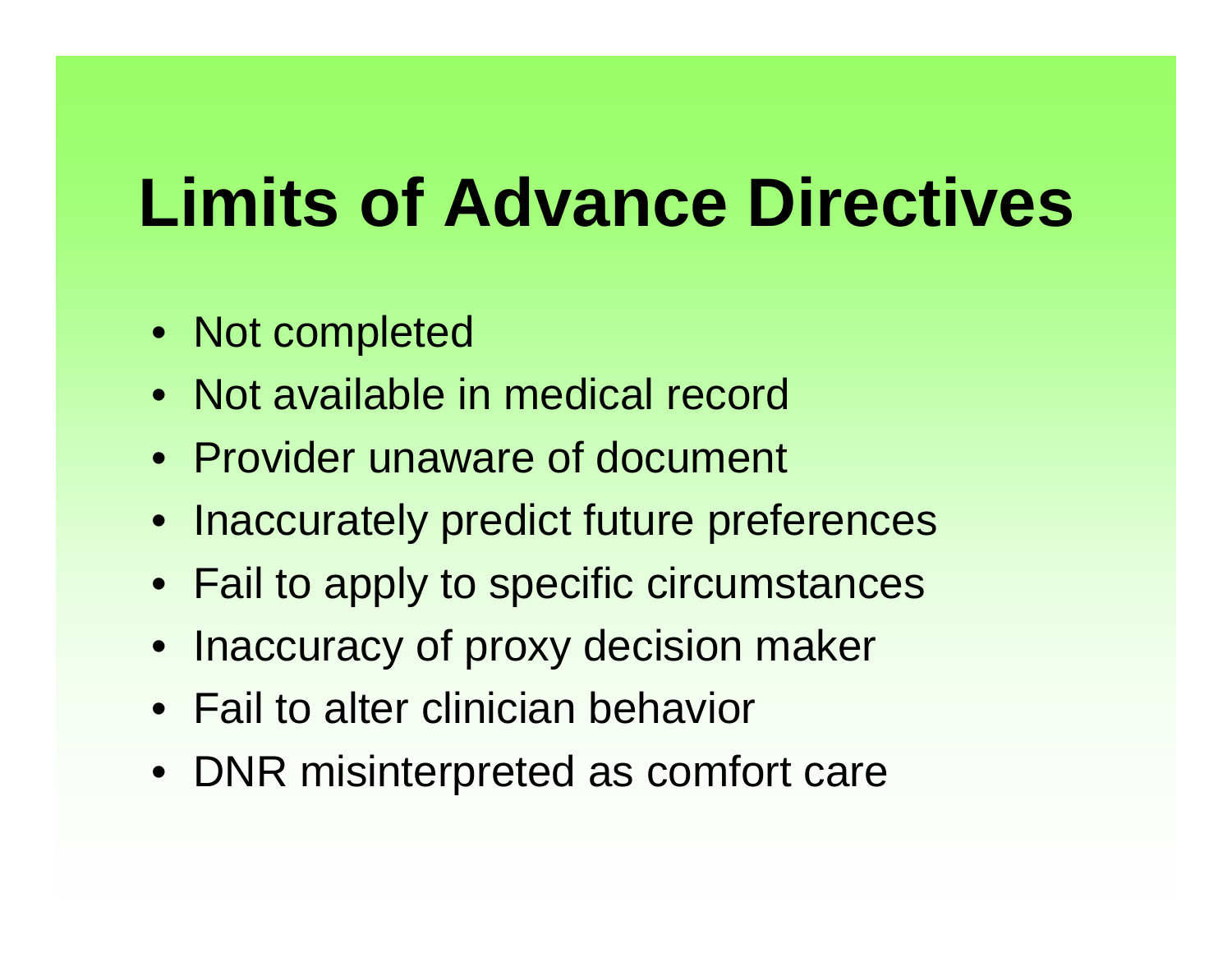## **POLST**

- Signed medical orders
- Addresses range of life-sustaining interventions
- Allows for choosing or foregoing treatment
- Brightly colored, clearly identifiable, standardized form
- Recognized and honored across all treatment settings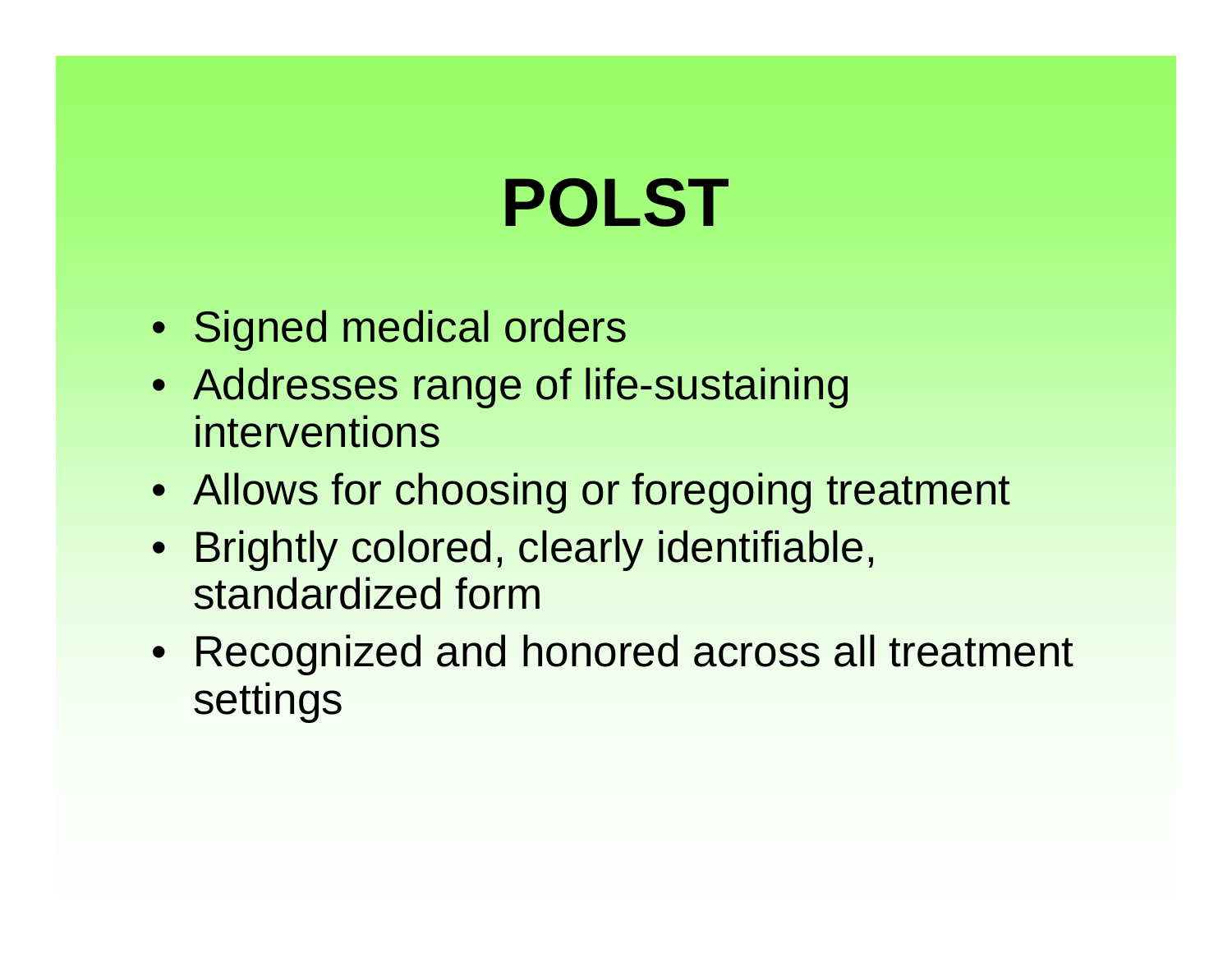| Physician Orders for Life-Sustaining Treatment (POLST)<br><b>Last Name</b><br>First follow these orders, then contact<br>physician. This is a Physician Order Sheet.<br>First /Middle Name<br>based on the person's current medical condition<br>CALIFORN<br>and wishes. Any section not completed implies<br>full treatment for that section. Everyone shall be<br>Date of Birth<br>Date Form Prepared<br><b>EMSA#111B</b><br>treated with dignity and respect.<br>(Effective 1/1/2009)<br><b>CARDIOPULMONARY RESUSCITATION (CPR):</b><br>Person has no pulse and is not breathing.<br><b>Attempt Resuscitation/CPR</b><br>Do Not Attempt Resuscitation/DNR (Allow Natural Death)<br>Check<br>(Section B: Full Treatment required)<br>One<br>When not in cardiopulmonary arrest, follow orders in $B$ and $C$ .<br><b>MEDICAL INTERVENTIONS:</b><br>Person has pulse and/or is breathing.<br>в<br>Comfort Measures Only Use medication by any route, positioning, wound care and other measures to<br>Check<br>relieve pain and suffering. Use oxygen, suction and manual treatment of airway obstruction as needed for<br>One<br>comfort. Antibiotics only to promote comfort. Transfer if comfort needs cannot be met in current location.<br>Limited Additional Interventions Includes care described above. Use medical treatment,<br>antibiotics, and IV fluids as indicated. Do not intubate. May use non-invasive positive airway pressure.<br>Generally avoid intensive care.<br>Do Not Transfer to hospital for medical interventions. Transfer if comfort needs cannot be met in current location.<br>Full Treatment Includes care described above. Use intubation, advanced airway interventions,<br>mechanical ventilation, and defibrillation/cardioversion as indicated. Transfer to hospital if indicated.<br>Includes intensive care.<br><b>Additional Orders:</b><br><b>ARTIFICIALLY ADMINISTERED NUTRITION:</b><br>Offer food by mouth if feasible and desired.<br>No artificial nutrition by tube.<br>Defined trial period of artificial nutrition by tube.<br>Check<br>One<br>Long-term artificial nutrition by tube.<br><b>Additional Orders:</b><br><b>SIGNATURES AND SUMMARY OF MEDICAL CONDITION:</b><br><b>Discussed with:</b><br>Parent of Minor<br>Patient L<br>Health Care Decisionmaker<br>Court Appointed Conservator<br>Other:<br><b>Signature of Physician</b><br>My signature below indicates to the best of my knowledge that these orders are consistent with the person's medical condition<br>and preferences.<br>Print Physician Name<br>Physician Phone Number<br>Date<br>Physician Signature (required)<br>Physician License #<br>Signature of Patient, Decisionmaker, Parent of Minor or Conservator<br>By signing this form, the legally recognized decisionmaker acknowledges that this request regarding resuscitative measures is<br>consistent with the known desires of, and with the best interest of, the individual who is the subject of the form.<br>Signature (required)<br>Name (print)<br>Relationship (write self if patient).<br>Summary of Medical Condition<br>Office Use Only |  | <b>SUICAL SERVICE</b> |  |  |  |  |  |  |
|--------------------------------------------------------------------------------------------------------------------------------------------------------------------------------------------------------------------------------------------------------------------------------------------------------------------------------------------------------------------------------------------------------------------------------------------------------------------------------------------------------------------------------------------------------------------------------------------------------------------------------------------------------------------------------------------------------------------------------------------------------------------------------------------------------------------------------------------------------------------------------------------------------------------------------------------------------------------------------------------------------------------------------------------------------------------------------------------------------------------------------------------------------------------------------------------------------------------------------------------------------------------------------------------------------------------------------------------------------------------------------------------------------------------------------------------------------------------------------------------------------------------------------------------------------------------------------------------------------------------------------------------------------------------------------------------------------------------------------------------------------------------------------------------------------------------------------------------------------------------------------------------------------------------------------------------------------------------------------------------------------------------------------------------------------------------------------------------------------------------------------------------------------------------------------------------------------------------------------------------------------------------------------------------------------------------------------------------------------------------------------------------------------------------------------------------------------------------------------------------------------------------------------------------------------------------------------------------------------------------------------------------------------------------------------------------------------------------------------------------------------------------------------------------------------------------------------------------------------------------------------------------------------------------------------------------------------------------------------------------------------------------------------------------------------------------------------------------------------------------------------------------|--|-----------------------|--|--|--|--|--|--|
|                                                                                                                                                                                                                                                                                                                                                                                                                                                                                                                                                                                                                                                                                                                                                                                                                                                                                                                                                                                                                                                                                                                                                                                                                                                                                                                                                                                                                                                                                                                                                                                                                                                                                                                                                                                                                                                                                                                                                                                                                                                                                                                                                                                                                                                                                                                                                                                                                                                                                                                                                                                                                                                                                                                                                                                                                                                                                                                                                                                                                                                                                                                                            |  |                       |  |  |  |  |  |  |
|                                                                                                                                                                                                                                                                                                                                                                                                                                                                                                                                                                                                                                                                                                                                                                                                                                                                                                                                                                                                                                                                                                                                                                                                                                                                                                                                                                                                                                                                                                                                                                                                                                                                                                                                                                                                                                                                                                                                                                                                                                                                                                                                                                                                                                                                                                                                                                                                                                                                                                                                                                                                                                                                                                                                                                                                                                                                                                                                                                                                                                                                                                                                            |  |                       |  |  |  |  |  |  |
|                                                                                                                                                                                                                                                                                                                                                                                                                                                                                                                                                                                                                                                                                                                                                                                                                                                                                                                                                                                                                                                                                                                                                                                                                                                                                                                                                                                                                                                                                                                                                                                                                                                                                                                                                                                                                                                                                                                                                                                                                                                                                                                                                                                                                                                                                                                                                                                                                                                                                                                                                                                                                                                                                                                                                                                                                                                                                                                                                                                                                                                                                                                                            |  |                       |  |  |  |  |  |  |
|                                                                                                                                                                                                                                                                                                                                                                                                                                                                                                                                                                                                                                                                                                                                                                                                                                                                                                                                                                                                                                                                                                                                                                                                                                                                                                                                                                                                                                                                                                                                                                                                                                                                                                                                                                                                                                                                                                                                                                                                                                                                                                                                                                                                                                                                                                                                                                                                                                                                                                                                                                                                                                                                                                                                                                                                                                                                                                                                                                                                                                                                                                                                            |  |                       |  |  |  |  |  |  |
|                                                                                                                                                                                                                                                                                                                                                                                                                                                                                                                                                                                                                                                                                                                                                                                                                                                                                                                                                                                                                                                                                                                                                                                                                                                                                                                                                                                                                                                                                                                                                                                                                                                                                                                                                                                                                                                                                                                                                                                                                                                                                                                                                                                                                                                                                                                                                                                                                                                                                                                                                                                                                                                                                                                                                                                                                                                                                                                                                                                                                                                                                                                                            |  |                       |  |  |  |  |  |  |
|                                                                                                                                                                                                                                                                                                                                                                                                                                                                                                                                                                                                                                                                                                                                                                                                                                                                                                                                                                                                                                                                                                                                                                                                                                                                                                                                                                                                                                                                                                                                                                                                                                                                                                                                                                                                                                                                                                                                                                                                                                                                                                                                                                                                                                                                                                                                                                                                                                                                                                                                                                                                                                                                                                                                                                                                                                                                                                                                                                                                                                                                                                                                            |  |                       |  |  |  |  |  |  |
|                                                                                                                                                                                                                                                                                                                                                                                                                                                                                                                                                                                                                                                                                                                                                                                                                                                                                                                                                                                                                                                                                                                                                                                                                                                                                                                                                                                                                                                                                                                                                                                                                                                                                                                                                                                                                                                                                                                                                                                                                                                                                                                                                                                                                                                                                                                                                                                                                                                                                                                                                                                                                                                                                                                                                                                                                                                                                                                                                                                                                                                                                                                                            |  |                       |  |  |  |  |  |  |
|                                                                                                                                                                                                                                                                                                                                                                                                                                                                                                                                                                                                                                                                                                                                                                                                                                                                                                                                                                                                                                                                                                                                                                                                                                                                                                                                                                                                                                                                                                                                                                                                                                                                                                                                                                                                                                                                                                                                                                                                                                                                                                                                                                                                                                                                                                                                                                                                                                                                                                                                                                                                                                                                                                                                                                                                                                                                                                                                                                                                                                                                                                                                            |  |                       |  |  |  |  |  |  |
|                                                                                                                                                                                                                                                                                                                                                                                                                                                                                                                                                                                                                                                                                                                                                                                                                                                                                                                                                                                                                                                                                                                                                                                                                                                                                                                                                                                                                                                                                                                                                                                                                                                                                                                                                                                                                                                                                                                                                                                                                                                                                                                                                                                                                                                                                                                                                                                                                                                                                                                                                                                                                                                                                                                                                                                                                                                                                                                                                                                                                                                                                                                                            |  |                       |  |  |  |  |  |  |
|                                                                                                                                                                                                                                                                                                                                                                                                                                                                                                                                                                                                                                                                                                                                                                                                                                                                                                                                                                                                                                                                                                                                                                                                                                                                                                                                                                                                                                                                                                                                                                                                                                                                                                                                                                                                                                                                                                                                                                                                                                                                                                                                                                                                                                                                                                                                                                                                                                                                                                                                                                                                                                                                                                                                                                                                                                                                                                                                                                                                                                                                                                                                            |  |                       |  |  |  |  |  |  |
|                                                                                                                                                                                                                                                                                                                                                                                                                                                                                                                                                                                                                                                                                                                                                                                                                                                                                                                                                                                                                                                                                                                                                                                                                                                                                                                                                                                                                                                                                                                                                                                                                                                                                                                                                                                                                                                                                                                                                                                                                                                                                                                                                                                                                                                                                                                                                                                                                                                                                                                                                                                                                                                                                                                                                                                                                                                                                                                                                                                                                                                                                                                                            |  |                       |  |  |  |  |  |  |
|                                                                                                                                                                                                                                                                                                                                                                                                                                                                                                                                                                                                                                                                                                                                                                                                                                                                                                                                                                                                                                                                                                                                                                                                                                                                                                                                                                                                                                                                                                                                                                                                                                                                                                                                                                                                                                                                                                                                                                                                                                                                                                                                                                                                                                                                                                                                                                                                                                                                                                                                                                                                                                                                                                                                                                                                                                                                                                                                                                                                                                                                                                                                            |  |                       |  |  |  |  |  |  |
|                                                                                                                                                                                                                                                                                                                                                                                                                                                                                                                                                                                                                                                                                                                                                                                                                                                                                                                                                                                                                                                                                                                                                                                                                                                                                                                                                                                                                                                                                                                                                                                                                                                                                                                                                                                                                                                                                                                                                                                                                                                                                                                                                                                                                                                                                                                                                                                                                                                                                                                                                                                                                                                                                                                                                                                                                                                                                                                                                                                                                                                                                                                                            |  |                       |  |  |  |  |  |  |
|                                                                                                                                                                                                                                                                                                                                                                                                                                                                                                                                                                                                                                                                                                                                                                                                                                                                                                                                                                                                                                                                                                                                                                                                                                                                                                                                                                                                                                                                                                                                                                                                                                                                                                                                                                                                                                                                                                                                                                                                                                                                                                                                                                                                                                                                                                                                                                                                                                                                                                                                                                                                                                                                                                                                                                                                                                                                                                                                                                                                                                                                                                                                            |  |                       |  |  |  |  |  |  |
|                                                                                                                                                                                                                                                                                                                                                                                                                                                                                                                                                                                                                                                                                                                                                                                                                                                                                                                                                                                                                                                                                                                                                                                                                                                                                                                                                                                                                                                                                                                                                                                                                                                                                                                                                                                                                                                                                                                                                                                                                                                                                                                                                                                                                                                                                                                                                                                                                                                                                                                                                                                                                                                                                                                                                                                                                                                                                                                                                                                                                                                                                                                                            |  |                       |  |  |  |  |  |  |
|                                                                                                                                                                                                                                                                                                                                                                                                                                                                                                                                                                                                                                                                                                                                                                                                                                                                                                                                                                                                                                                                                                                                                                                                                                                                                                                                                                                                                                                                                                                                                                                                                                                                                                                                                                                                                                                                                                                                                                                                                                                                                                                                                                                                                                                                                                                                                                                                                                                                                                                                                                                                                                                                                                                                                                                                                                                                                                                                                                                                                                                                                                                                            |  |                       |  |  |  |  |  |  |
|                                                                                                                                                                                                                                                                                                                                                                                                                                                                                                                                                                                                                                                                                                                                                                                                                                                                                                                                                                                                                                                                                                                                                                                                                                                                                                                                                                                                                                                                                                                                                                                                                                                                                                                                                                                                                                                                                                                                                                                                                                                                                                                                                                                                                                                                                                                                                                                                                                                                                                                                                                                                                                                                                                                                                                                                                                                                                                                                                                                                                                                                                                                                            |  |                       |  |  |  |  |  |  |
|                                                                                                                                                                                                                                                                                                                                                                                                                                                                                                                                                                                                                                                                                                                                                                                                                                                                                                                                                                                                                                                                                                                                                                                                                                                                                                                                                                                                                                                                                                                                                                                                                                                                                                                                                                                                                                                                                                                                                                                                                                                                                                                                                                                                                                                                                                                                                                                                                                                                                                                                                                                                                                                                                                                                                                                                                                                                                                                                                                                                                                                                                                                                            |  |                       |  |  |  |  |  |  |
|                                                                                                                                                                                                                                                                                                                                                                                                                                                                                                                                                                                                                                                                                                                                                                                                                                                                                                                                                                                                                                                                                                                                                                                                                                                                                                                                                                                                                                                                                                                                                                                                                                                                                                                                                                                                                                                                                                                                                                                                                                                                                                                                                                                                                                                                                                                                                                                                                                                                                                                                                                                                                                                                                                                                                                                                                                                                                                                                                                                                                                                                                                                                            |  |                       |  |  |  |  |  |  |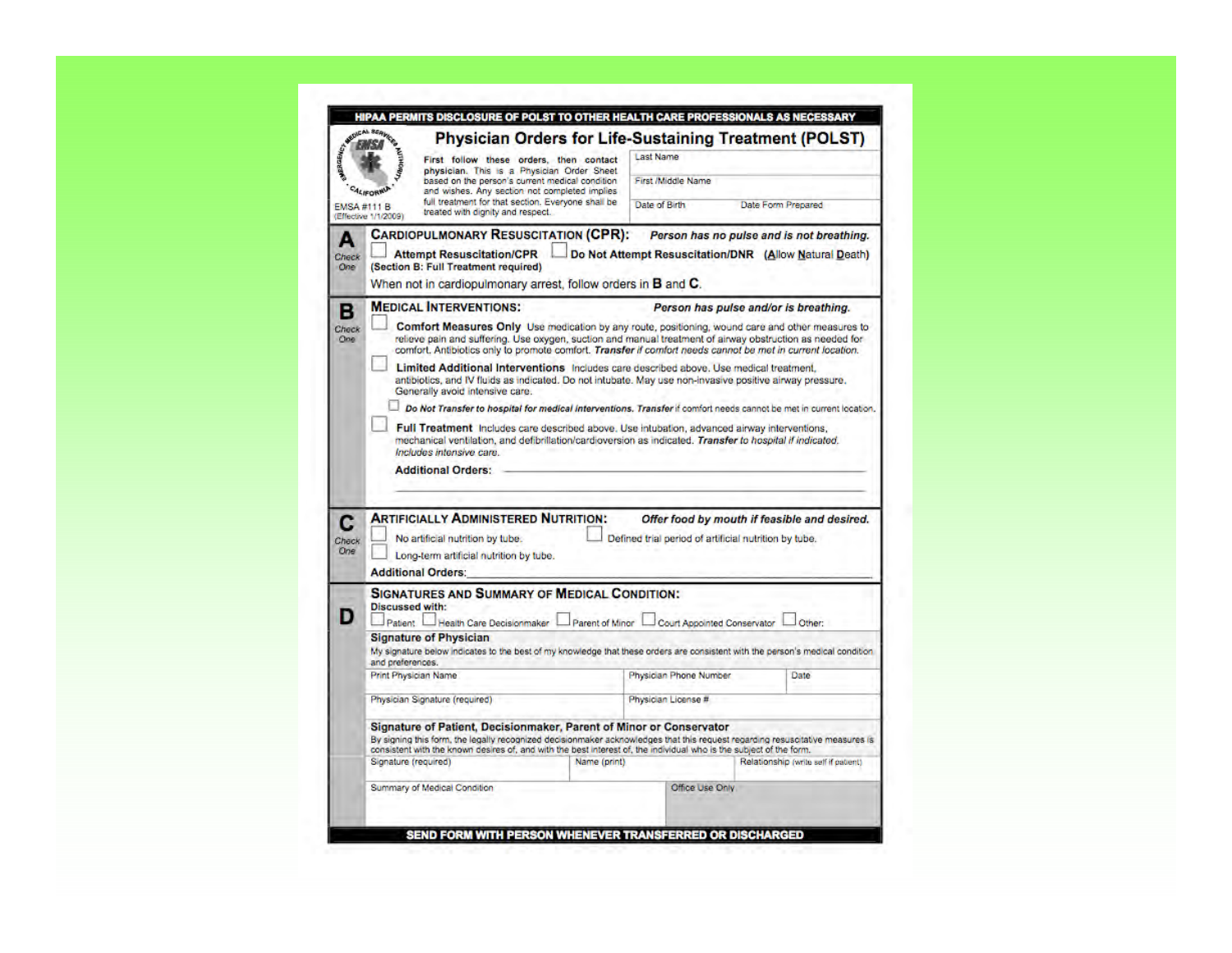# **CA AB 3000 (Wolk)**

- Does not mandate use of form
- Requires form be honored
	- Unless new orders issued
- Requires
	- Physician signature
	- Patient or surrogate signature
- Provides immunity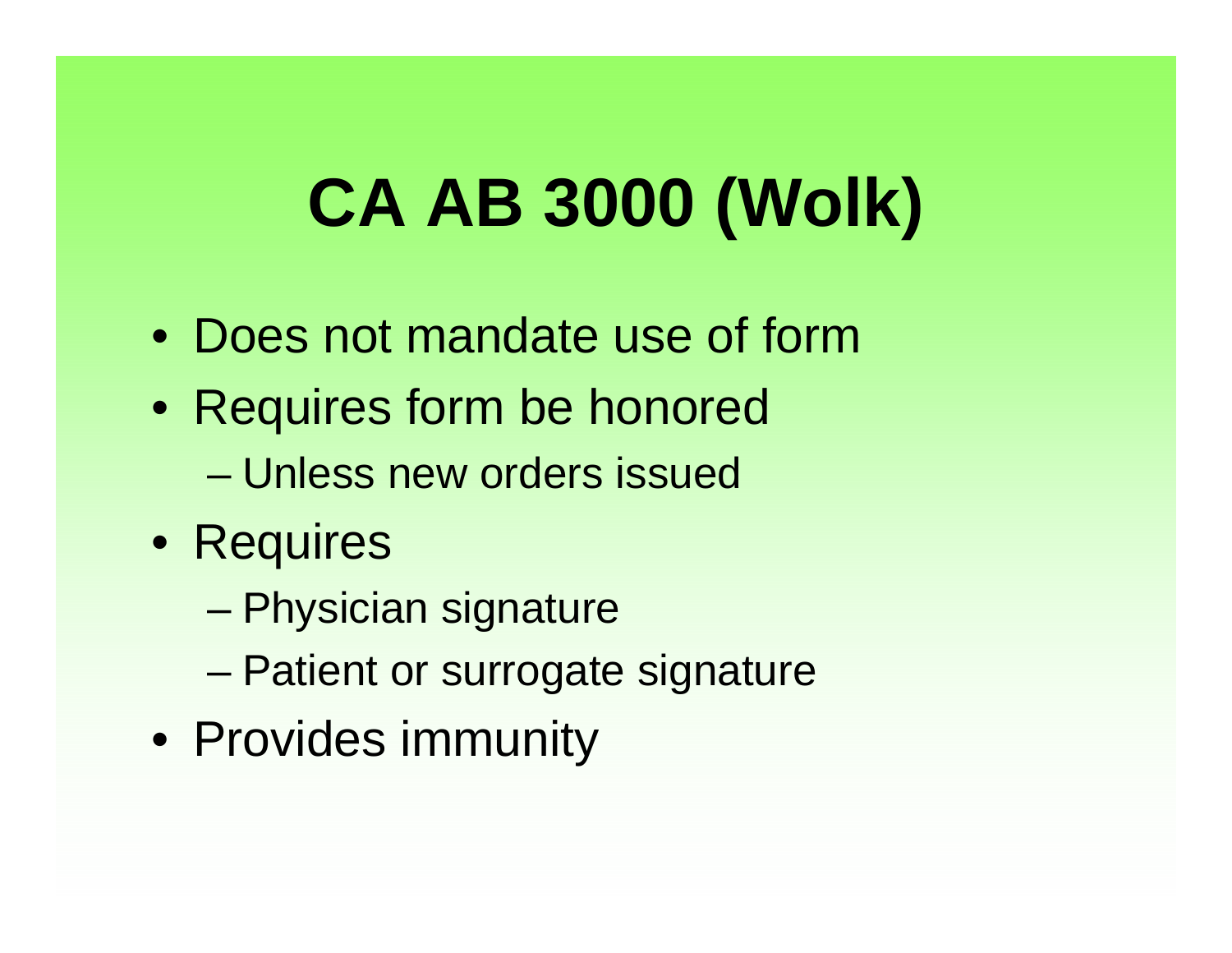#### **Advance Directives vs. POLST**

- Advance Directive
	- For every adult
	- Requires decisions about myriad future treatments
	- Clear statement of preferences
	- Needs to be retrieved
	- Requires interpretation
- POLST
	- For the seriously ill
	- Decision among presented options
	- Checking of preferred boxes
	- Stays with the patient
	- Actionable medical order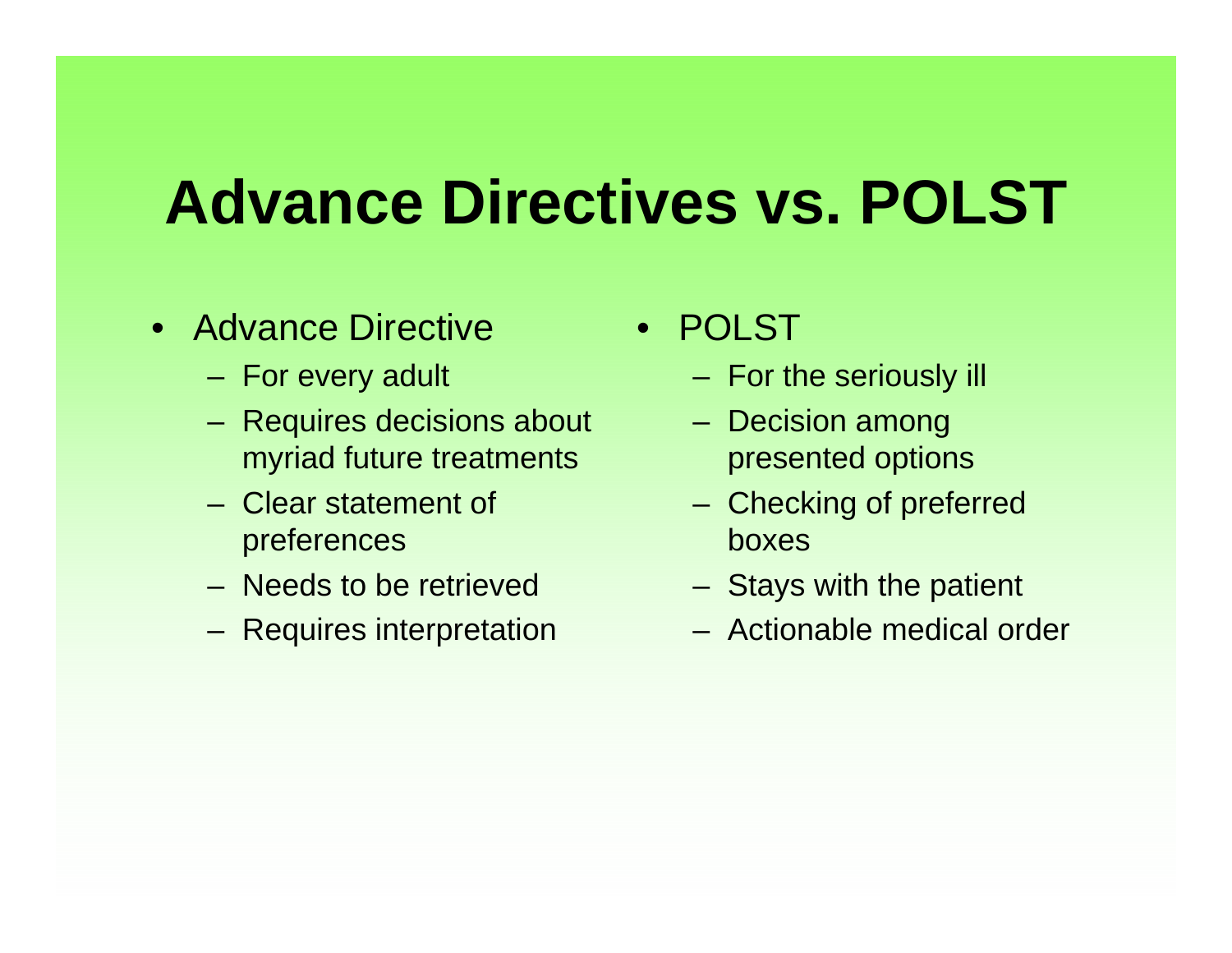## **Evidence Supporting POLST**

#### • Hospices

- 96% DNR
- 78% want more than lowest level of Rx
- Preferences honored 98% of time
- Nursing facilities
	- 88% DNR
	- 77% want more than lowest level of Rx
- EMTs find form useful
- PACE Program: care matched POLST instructions 80-90%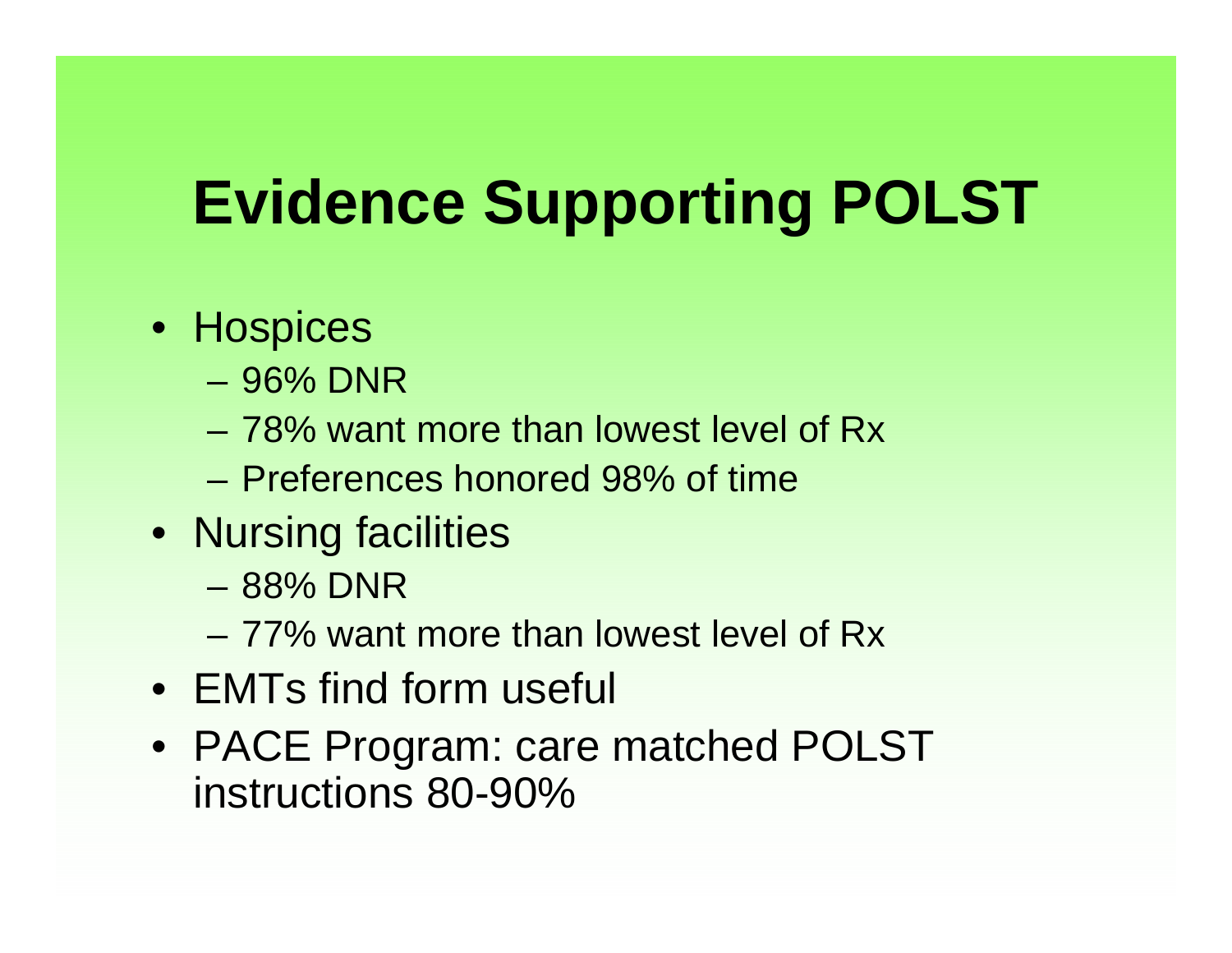# **Key Points**

- The document is only as good as the discussion that produced it
- Advance directives should be encouraged, but be aware of limits
- Consider using POLST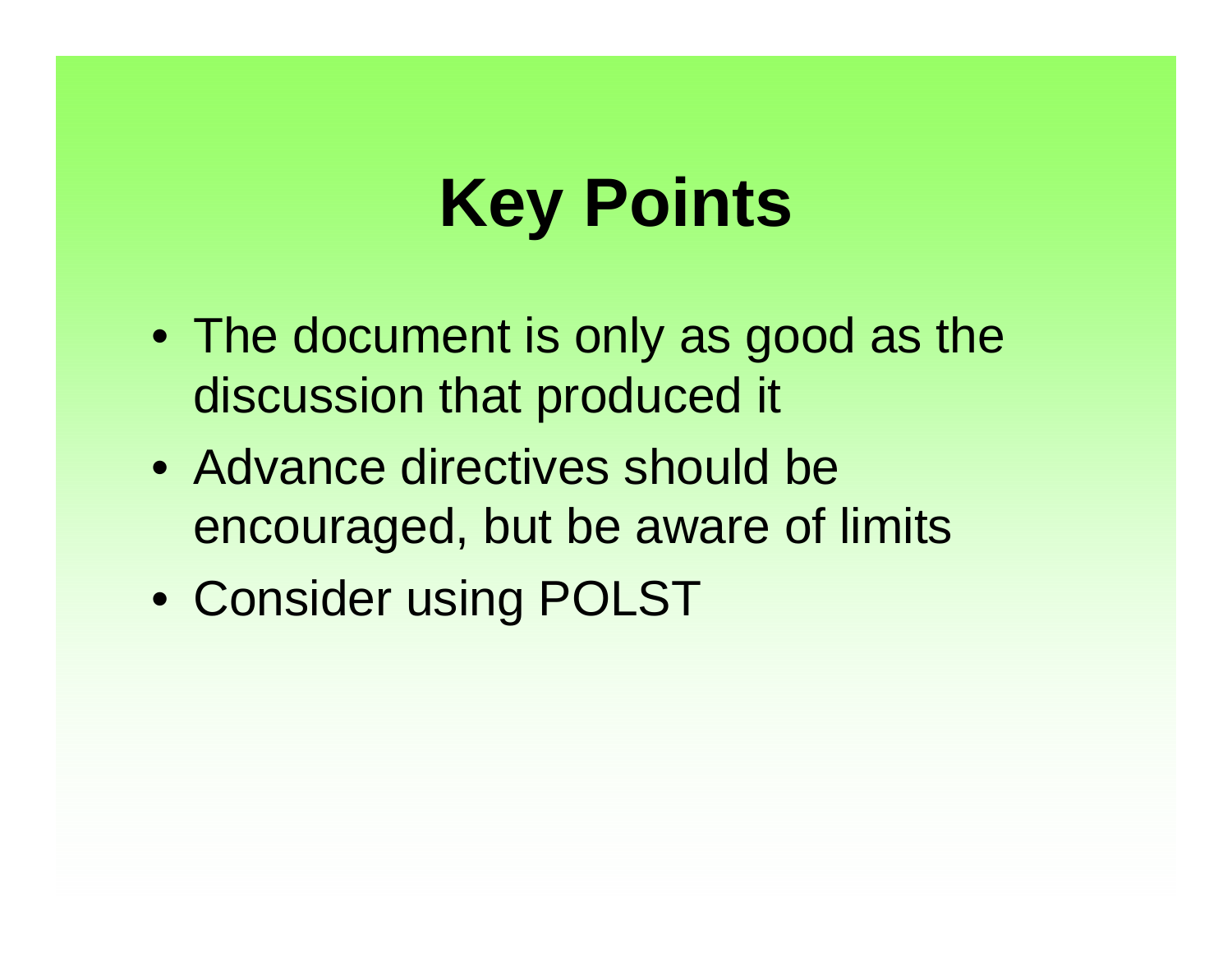#### **True or False?**

- Non-white patients are less likely to complete advance directives
- African Americans are more likely to desire aggressive treatment
- Asian Americans are more likely to make decisions as a family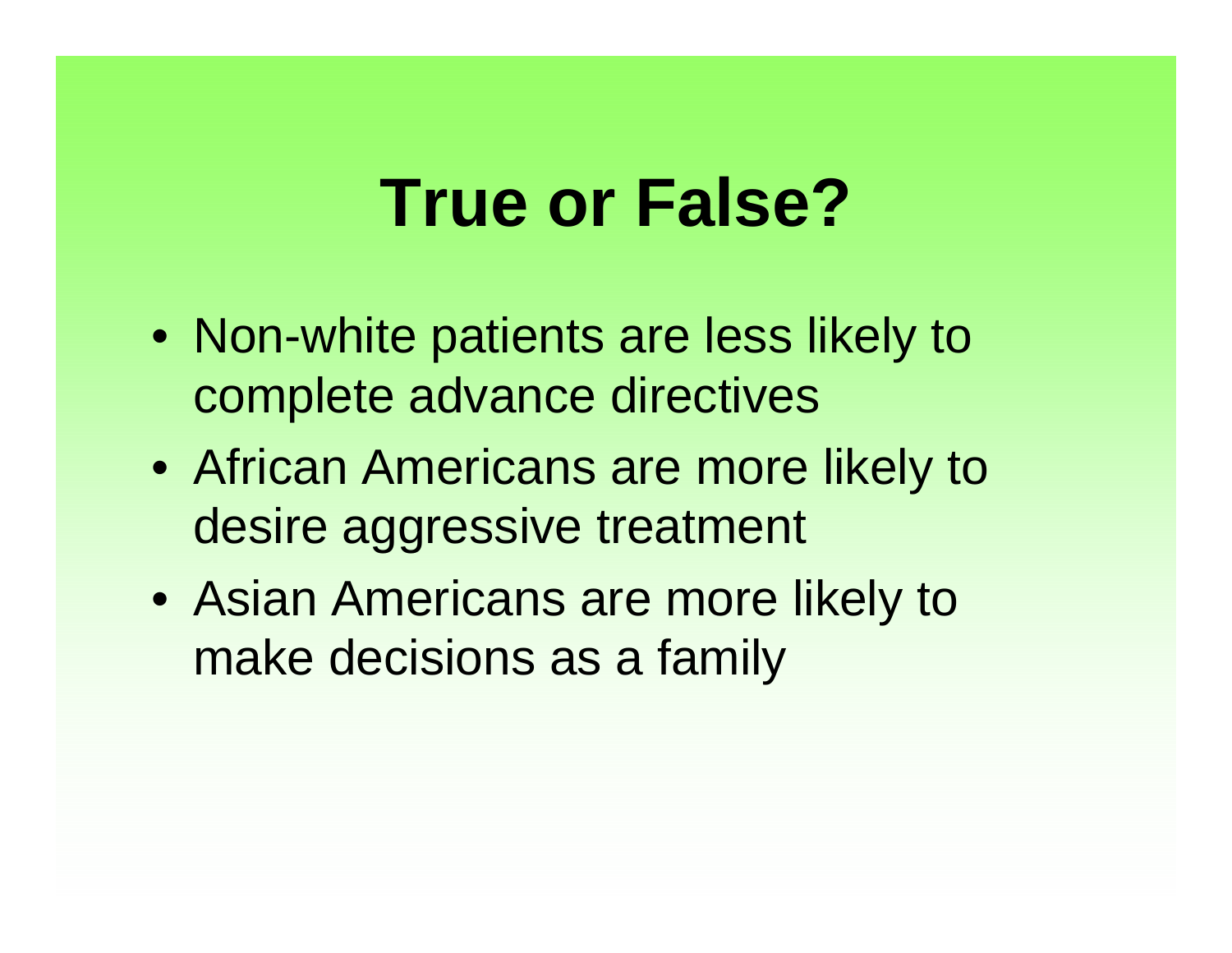#### **True or False?**

Doctors ...

- are more likely to play golf on **Wednesdays**
- are likely to interrupt patients in less than 18 seconds
- believe in 'doing something' even if there is little data to support it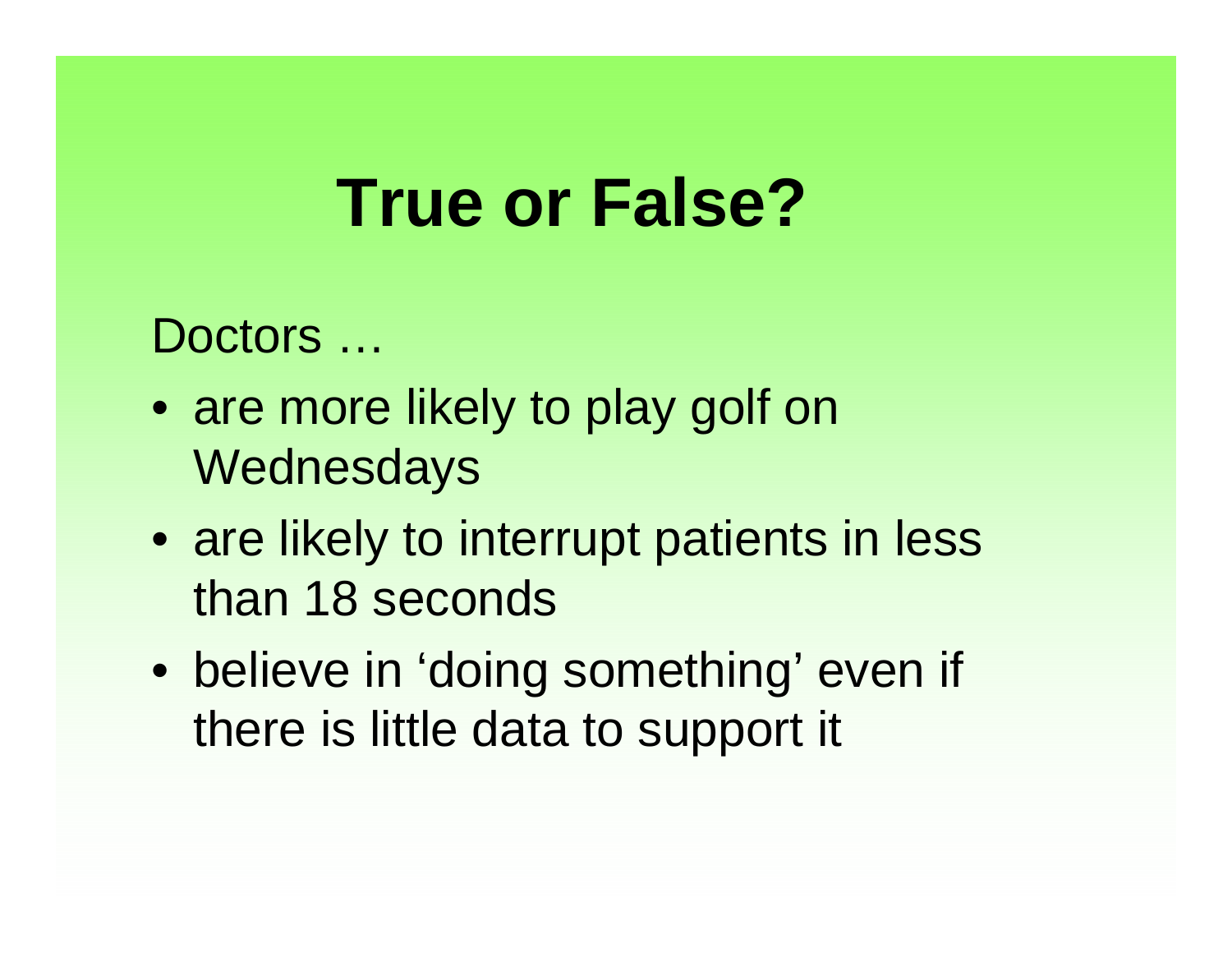### **Cultural Barriers**

- Every encounter is cross cultural
- Large diversity *within* cultural groups
- Stereotypes vs. generalizations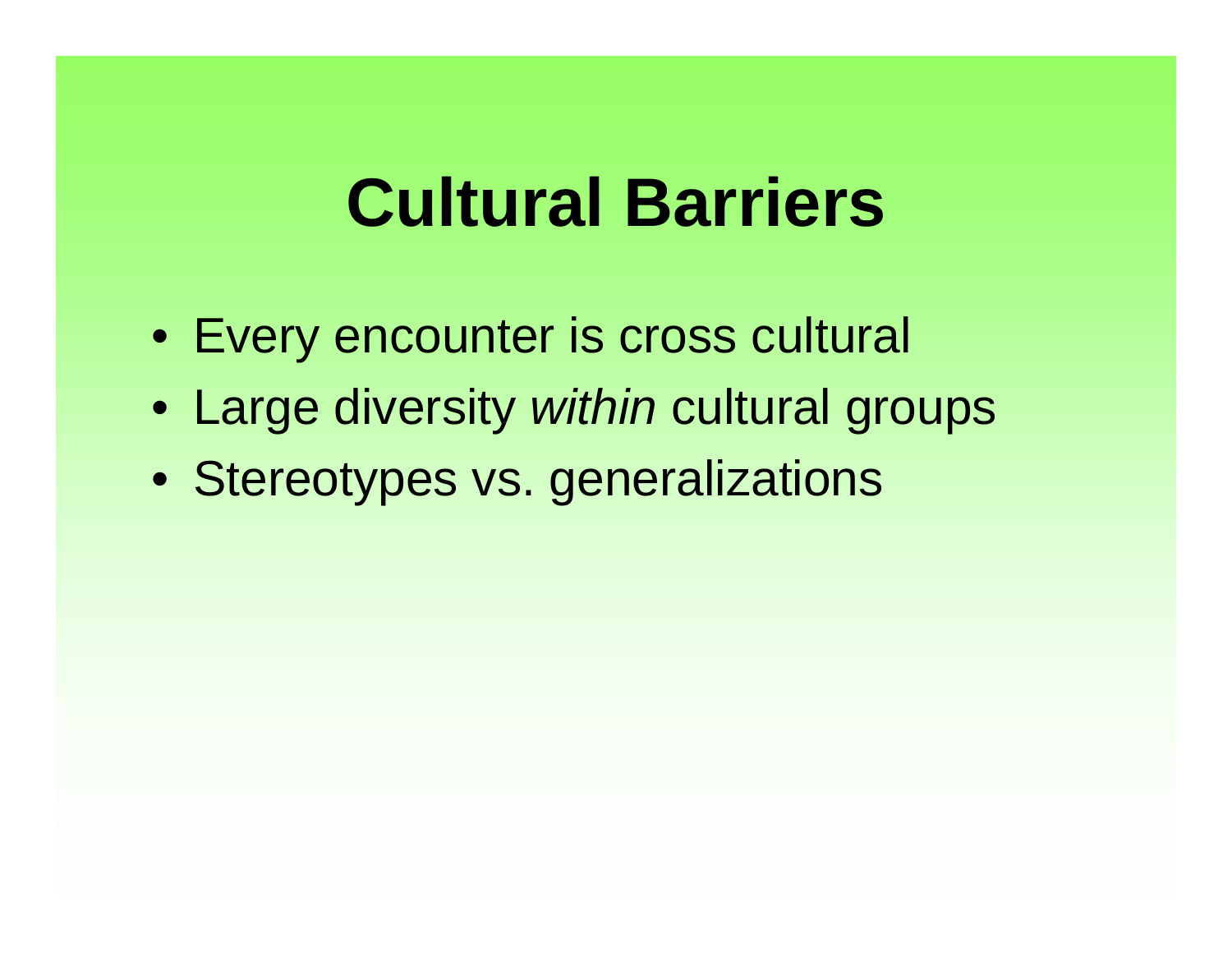#### **San Mateo County Census**

| <b>White, not Hispanic</b> | 46%  |
|----------------------------|------|
| Latino                     | 23%  |
| <b>Asian</b>               | 24%  |
| <b>Black</b>               | 3.3% |
| Two or more races          | 3.2% |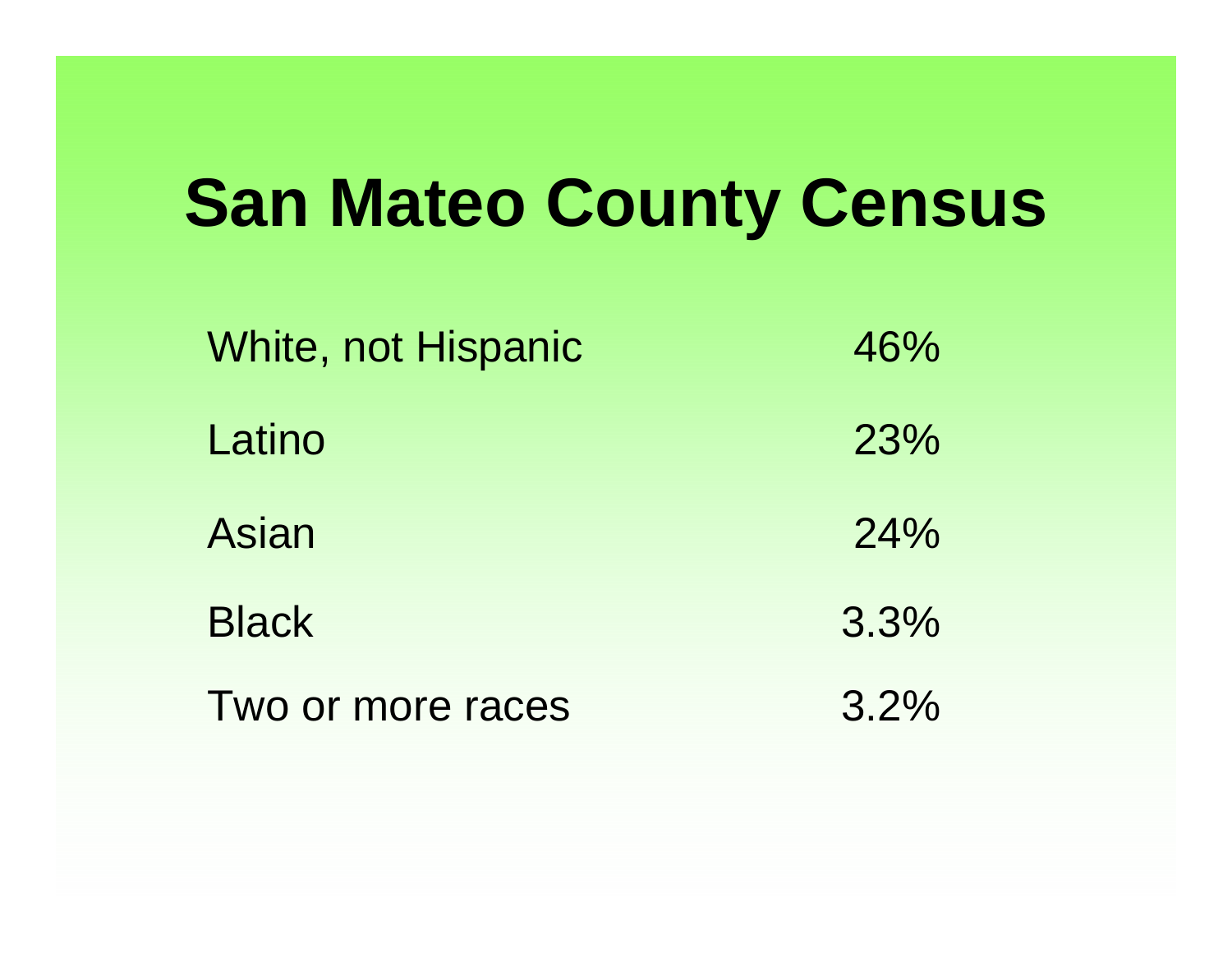## **SM County, Languages**

Foreign Born 32% Language other than English at home41.5%Speak English less than 'very well' 18.5%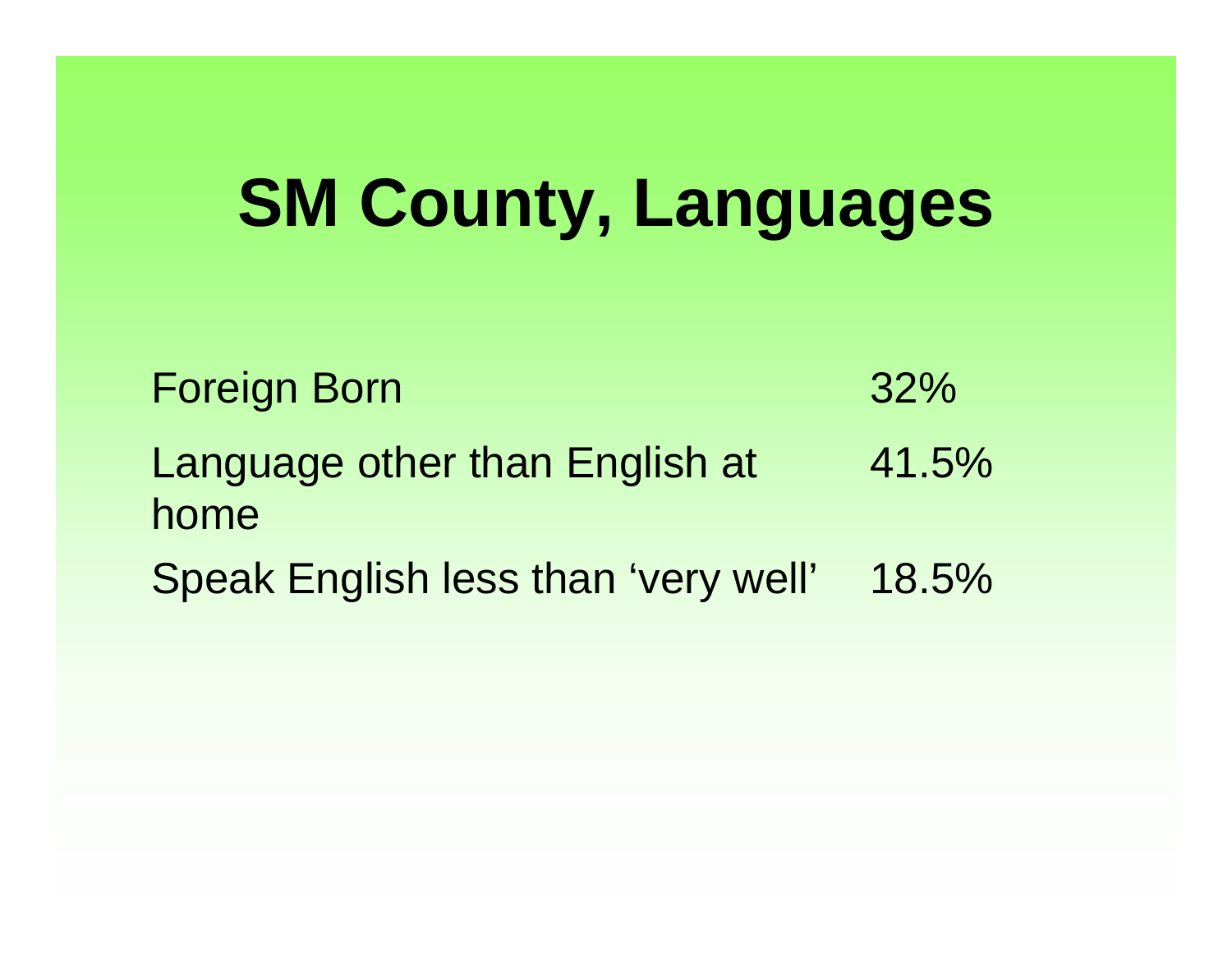# **Culture and End of Life Care**

- Culture bubbles to the surface
- Autonomy vs. beneficence
- Definition of family
- Gender roles
- Care of the elderly
- Power
- Communication patterns
- Language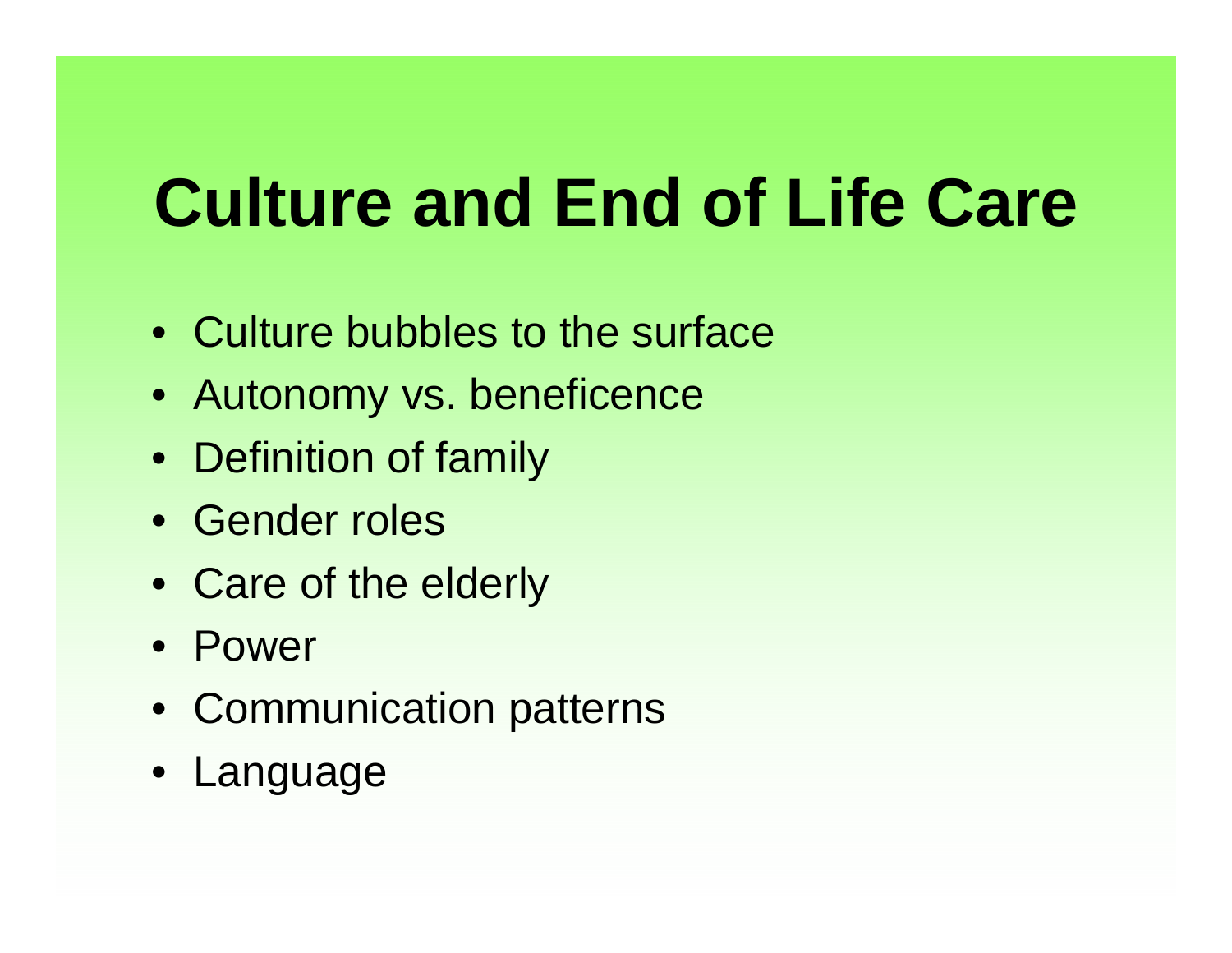## **Common Conflicts**

- Communicating bad news
- Locus of decision making
- Attitudes towards advance directives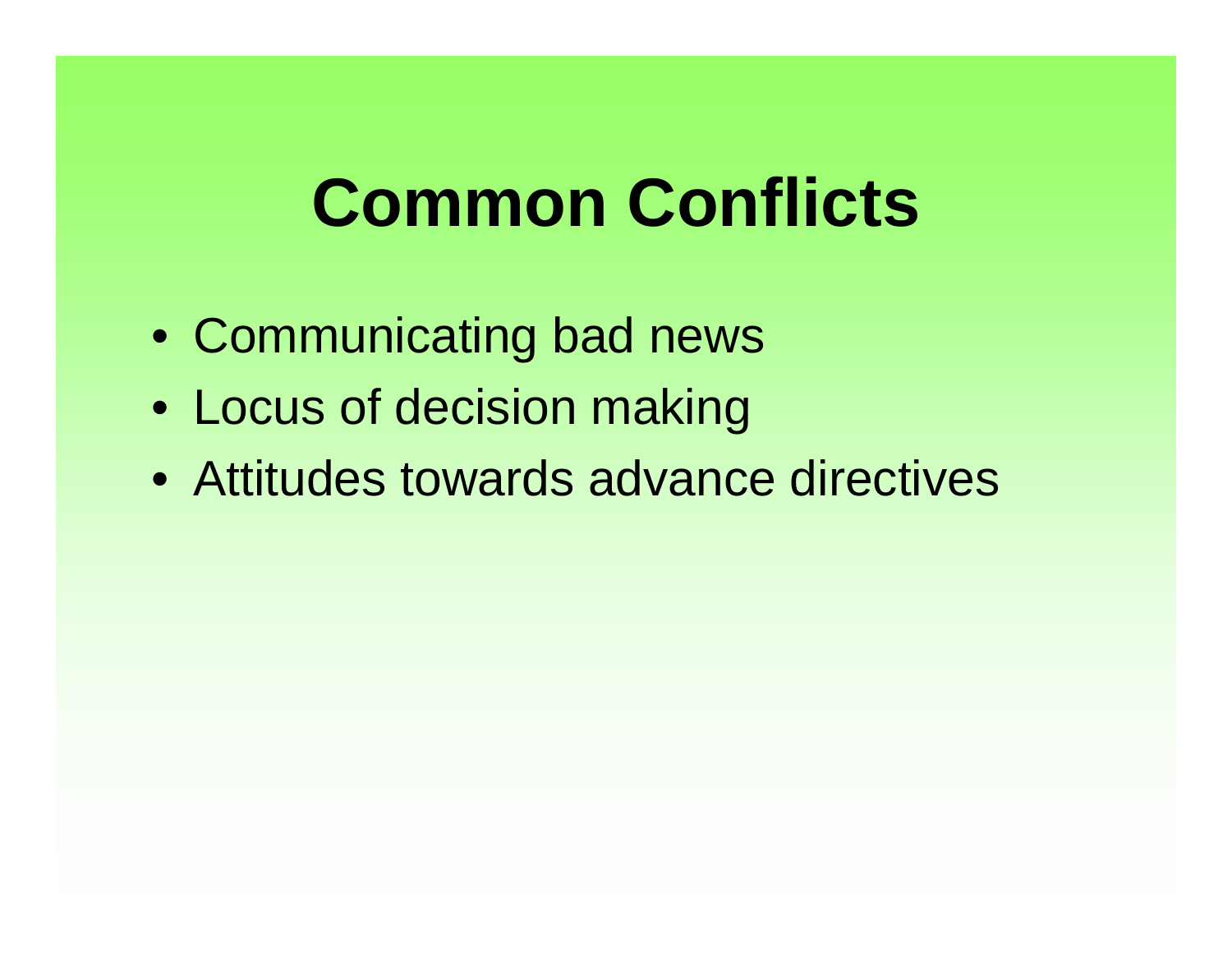## **Cross-Cultural Skills**

- Self awareness
- Active listening
- Bearing witness
- Cultural humility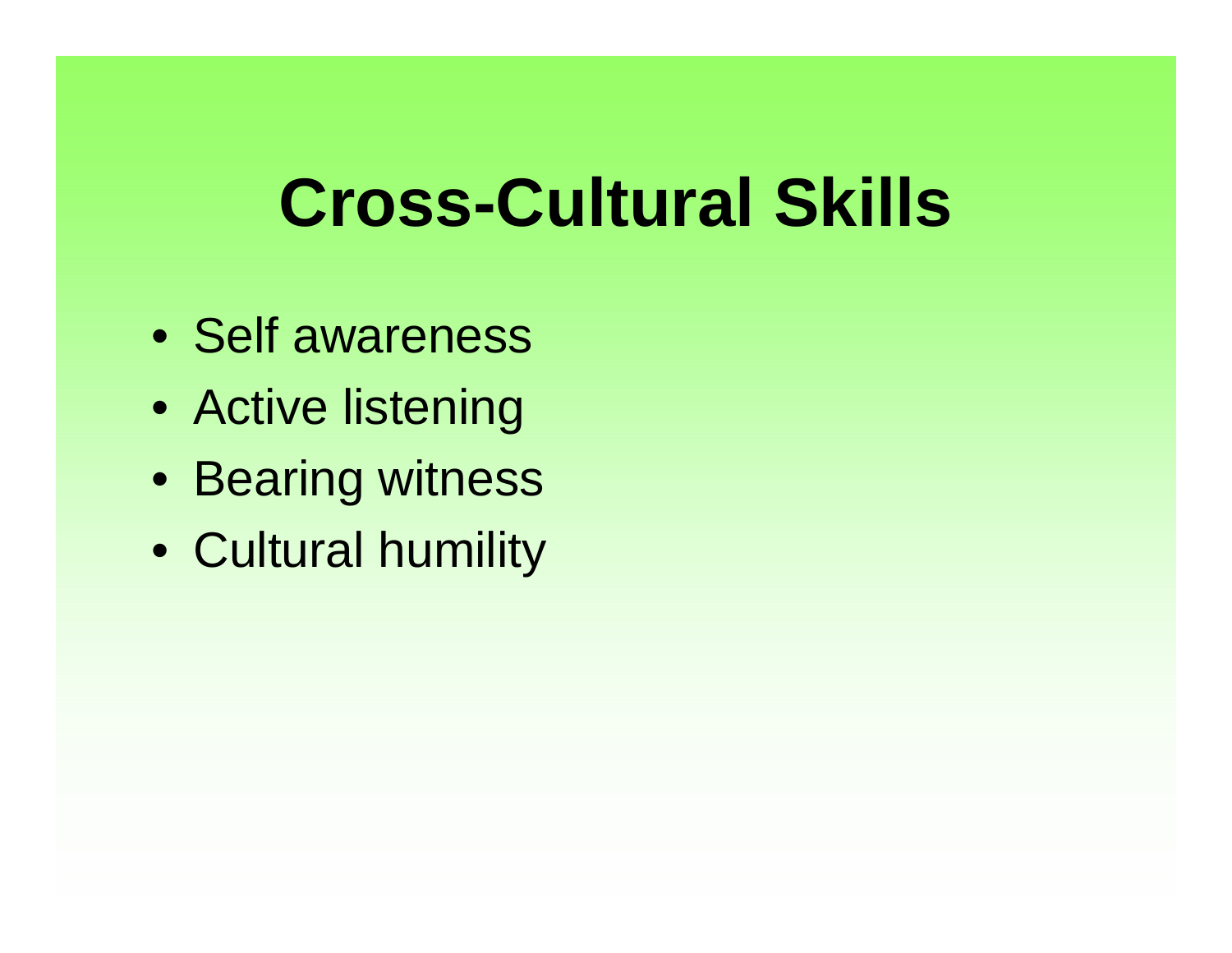#### **Recommendations**

- Ask patient centered questions
- Work with professional interpreters
- Follow patient's preferences where possible